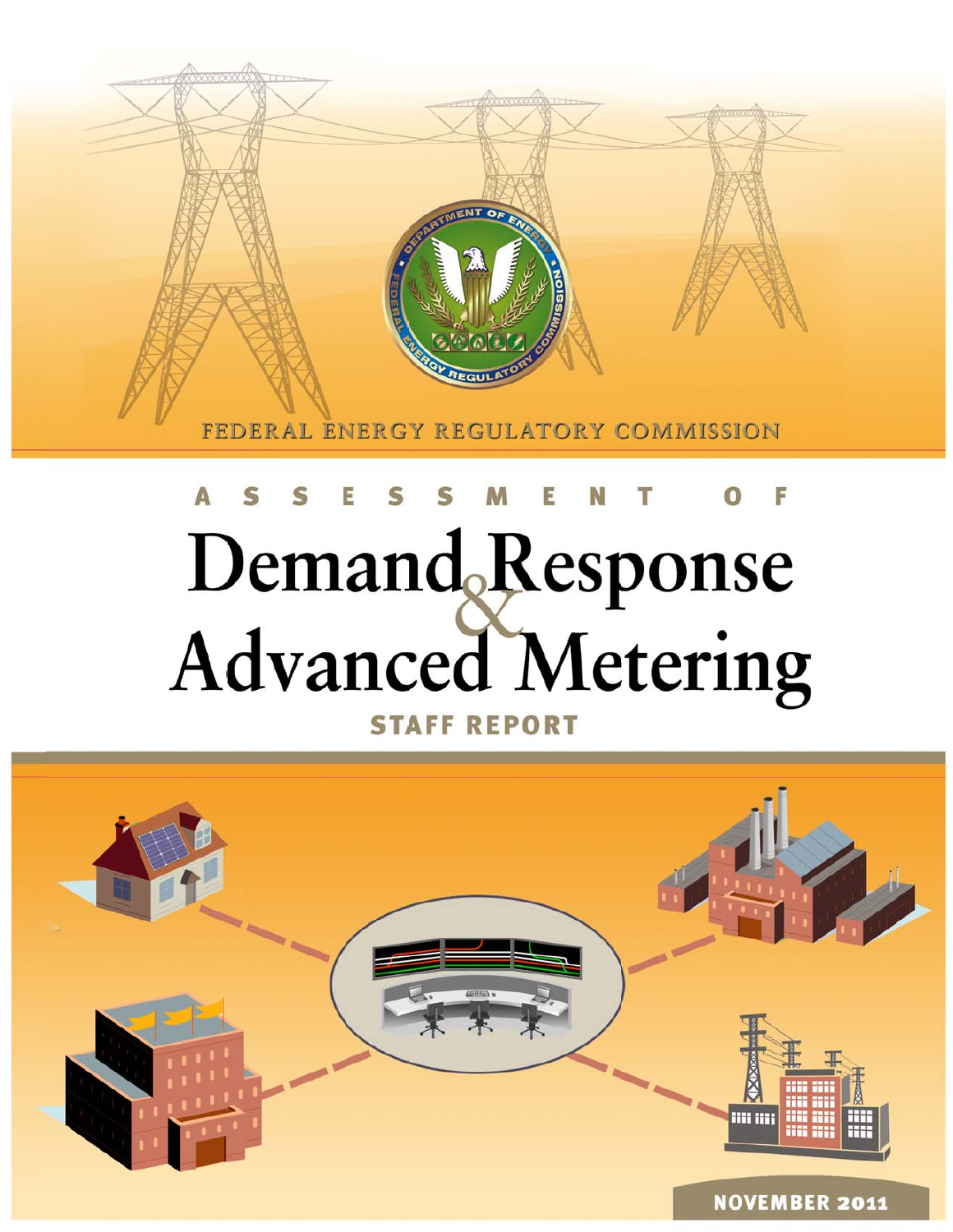2011

# Assessment of

# Demand Response and Advanced Metering

Staff Report

# Federal Energy Regulatory Commission

November 2011

 The opinions and views expressed in this staff report do not necessarily represent those of the Federal Energy Regulatory Commission, its Chairman, or individual Commissioners, and are not binding on the Commission.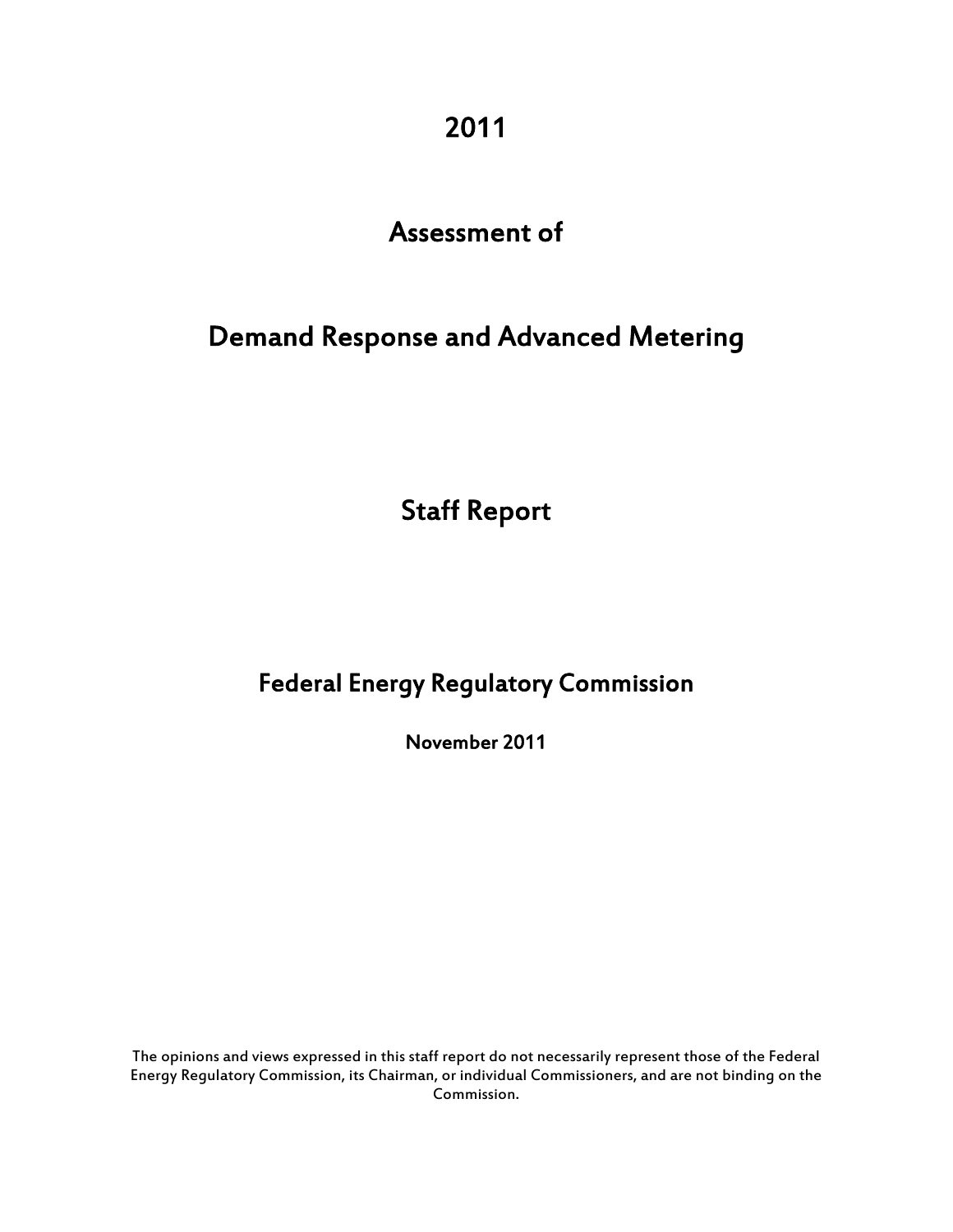# ACKNOWLEDGEMENTS

Federal Energy Regulatory Commission Staff Team

David Kathan, Team Lead Jordan Kwok Michael P. Lee Lisa Medearis Pamela Sporborg Michael Tita Dean Wight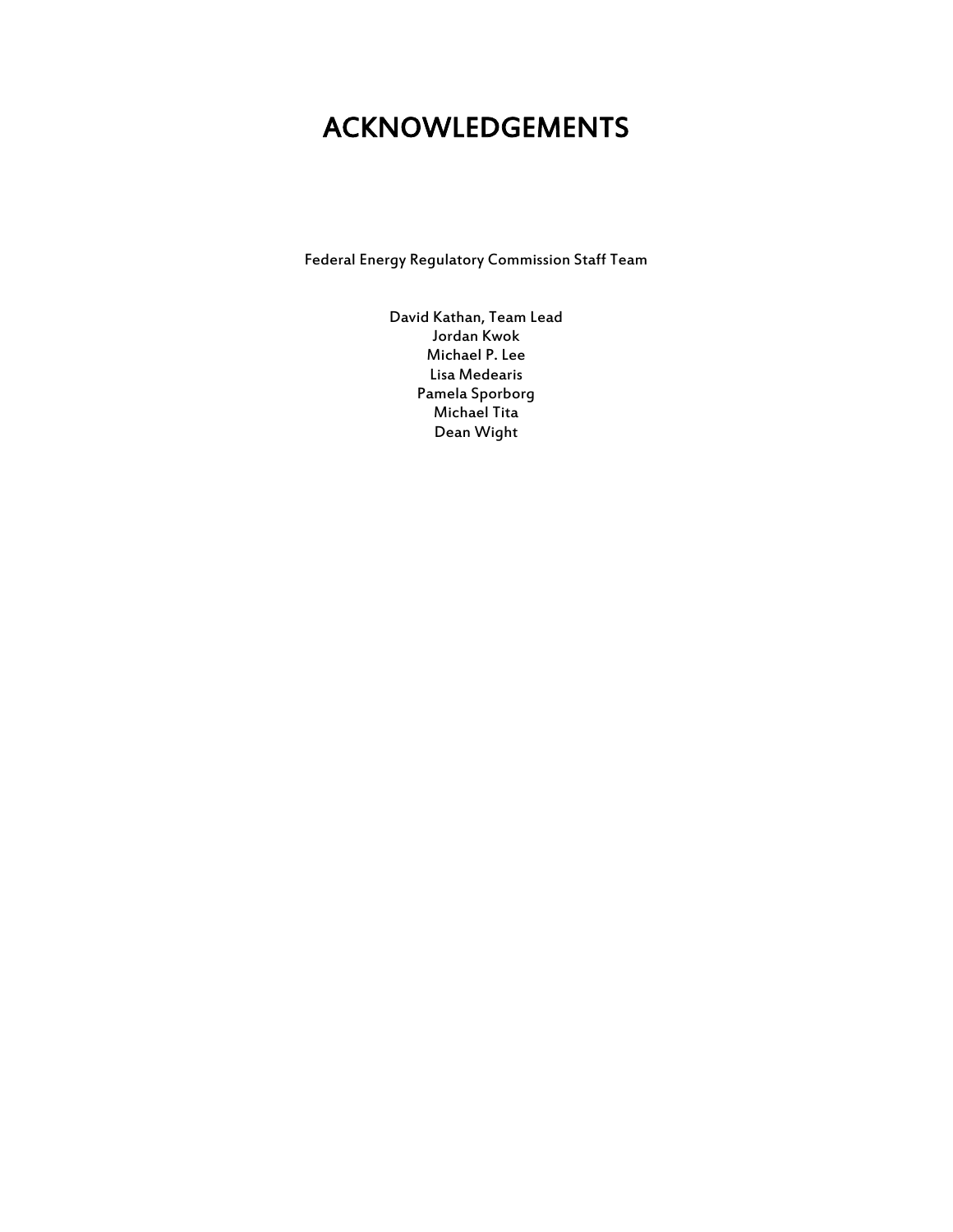## FERC Staff Report

# ASSESSMENT OF DEMAND RESPONSE AND ADVANCED METERING

## Pursuant to Energy Policy Act of 2005 section 1252(e)(3)

## November 2011

The Federal Energy Regulatory Commission staff (Commission staff) presents information in this sixth annual Assessment of Demand Response and Advanced Metering (report). This report fulfills a requirement of the Energy Policy Act of 2005 (EPAct 2005) section  $1252(e)(3)^{1}$  that the Federal Energy Regulatory Commission (FERC or Commission) prepare and publish an annual report, by appropriate region, that assesses electricity demand response resources, including those available from all consumer classes  $2$ 

Commission staff reviewed information from a variety of sources<sup>3</sup> to develop this year's report, which provides information on demand response and advanced metering with an emphasis on results, activities, and regulatory actions taken over the last year. Based on the information reviewed, it appears that:

- The penetration of advanced meters is up from 8.7 percent in 2009 to 13.4 percent;
- Demand response potential in organized markets operated by the Electric Reliability Council of Texas (ERCOT), Regional Transmission Organizations (RTOs) and Independent System Operators (ISOs) increased by more than 16 percent since 2009;
- Demand responded to peak load emergency conditions in ERCOT and the RTO and ISO organized markets; and
- Federal and state regulators and others continue to focus on demand response, taking actions to remove barriers to wholesale demand response and develop policies to address smart grid.

The report is organized according to the six requirements included in section  $1252(e)(3)$  of EPAct 2005, which directs the Commission to identify and review:

 $\frac{1}{1}$  Energy Policy Act of 2005, Pub. L. No. 109-58, § 1252(e)(3), 119 Stat. 594 (2005) (EPAct 2005 section  $1252(e)(3)$ ).

The Commission submitted the first report, the *Assessment of Demand Response and Advanced Metering: Staff Report*, Docket No. AD06-2, August 7, 2006 (referred to here as the 2006 FERC Demand Response Report), available at http://www.ferc.gov/industries/electric/indus-act/demand-response.asp. The 2007, 2008, 2009 and 2010 annual reports are also available at http://www.ferc.gov/industries/electric/indus-act/demand-response.asp. 3

<sup>&</sup>lt;sup>3</sup> Information was compiled from readily accessible data and reports, Energy Information Administration surveys, Regional Transmission Organization (RTO) and Independent System Operator (ISO) annual reports, and discussions with market participants and industry experts. Commission staff has not independently verified the accuracy of all data presented herein.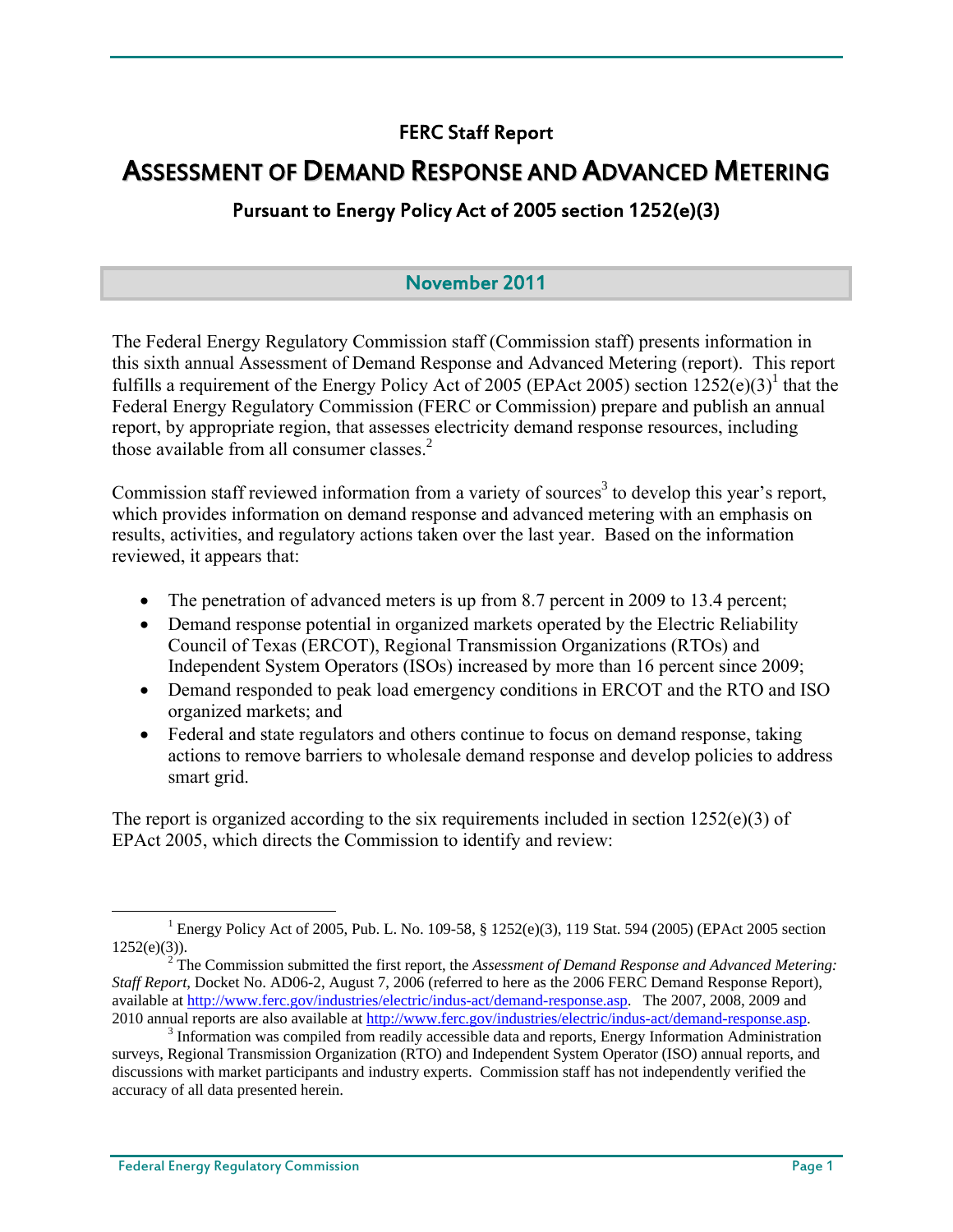- (A) saturation and penetration rate of advanced meters and communications technologies, devices and systems;
- (B) existing demand response programs and time-based rate programs;
- (C) the annual resource contribution of demand resources;
- (D) the potential for demand response as a quantifiable, reliable resource for regional planning purposes;
- (E) steps taken to ensure that, in regional transmission planning and operations, demand resources are provided equitable treatment as a quantifiable, reliable resource relative to the resource obligations of any load-serving entity, transmission provider, or transmitting party; and
- (F) regulatory barriers to improved customer participation in demand response, peak reduction and critical period pricing programs.

Each of the above requirements is addressed below in a separate section. Within that section, information concerning state, federal and industry activities is also provided.

## (A) Saturation and penetration rate of advanced meters

Recent data from various sources give differing estimates of the penetration rate $4$  of advanced meters, but all estimates increase over the period 2007 to 2011. A U.S. Energy Information Administration (EIA) sample of 420 utilities reported 9.7 million (or 13.4 percent) advanced meters as of June 2011.<sup>5</sup> EIA also collects information on advanced meters annually on the Form EIA-861.<sup>6</sup> In 2009, entities reported that 9.6 million advanced meters were in use out of approximately 148.4 million meters in total, indicating a penetration rate for 2009 of 6.5 percent. The most recent FERC Survey of advanced meters showed a penetration rate of 8.7 percent in  $2009.7$ 

Other sources also report increasing numbers of advanced meter installations over the past year. For example, data collected by the Institute for Electric Efficiency (IEE) indicates that advanced meters represent about 18 percent of all meters in the U.S. as of September 2011.  $8$  The high penetration rate from IEE data may be because, unlike the Commission and EIA, its data include

 $\frac{1}{4}$ <sup>4</sup> In this report, "penetration rate" means the percentage of all installed meters that are advanced meters.

<sup>&</sup>lt;sup>5</sup> The Form EIA-826, "Monthly Electric Utility Sales and Revenue Report with State Distributions," is used to collect data on retail sales of electricity and associated revenue, each month, from a statistically chosen sample of electric utilities in the United States. The respondents to the Form EIA-826 are chosen from the Form EIA-861, "Annual Electric Utility Report." (http://205.254.135.24/cneaf/electricity/page/eia826.html). The EIA-826 sample population was not designed specifically to collect the number of advanced meters. The data items for advanced meters are a recent addition to the preexisting EIA-826 form.

 $6$  The Form EIA-861 is completed by electric power industry entities including: electric utilities, all DSM (Demand-Side Management) Program Managers (entities responsible for conducting or administering a DSM program), wholesale power marketers (registered with the Federal Energy Regulatory Commission), energy service providers (registered with the States), and electric power producers. Responses are collected at the operating company level (not at the holding company level).

<sup>&</sup>lt;sup>7</sup> 2010 FERC Demand Response Report.

<sup>8</sup> Institute for Electric Efficiency, *Utility-Scale Smart Meter Deployments, Plans & Proposals* (September 2011) ("IEE Deployments"). Penetration rate based on 27.3 million installed smart meters (IEE) and 148.4 million U.S. electric consumers (Energy Information Administration, Form EIA-861 Data, 2009).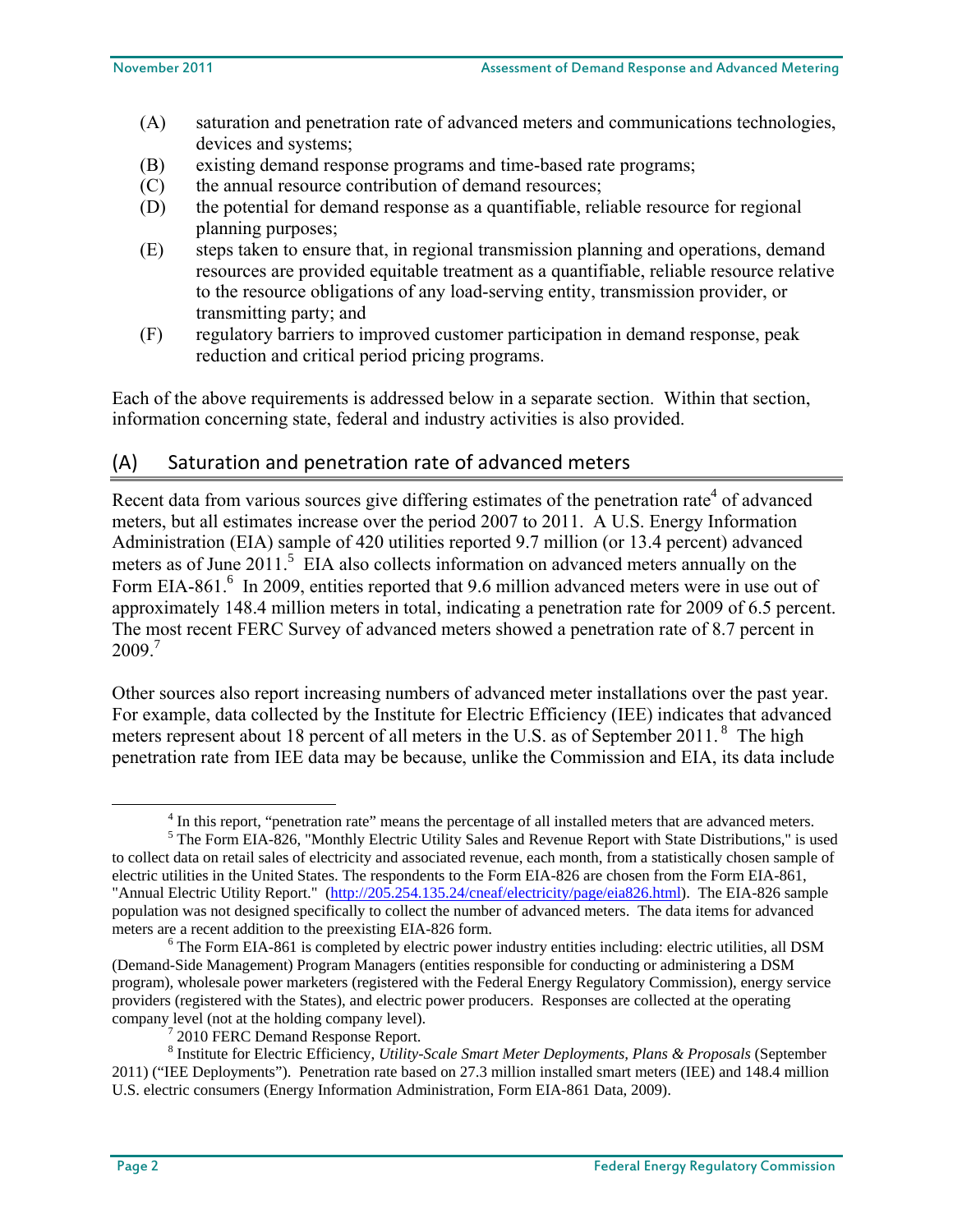advanced meters that have been installed but which have not yet been activated for advanced metering purposes.

The growth in advanced meter installations may be attributable in part to funding for advanced meters and advanced meter systems through the Smart Grid Investment Grant (SGIG) program provided for under the American Recovery and Reinvestment Act of 2009 (Recovery Act).<sup>9</sup> As of September 28, 2011, approximately 7.2 million advanced meters have been installed using Recovery Act funding. Ultimately, 15.5 million advanced meters are expected to be installed under  $SGIG<sup>10</sup>$  IEE predicts that about 65 million advanced meters will be installed nationwide by  $2015$ <sup>11</sup>

Table 1 summarizes the available information on advanced meter installations.

| Table 1: Estimates of Advanced Meter Penetration Rates                                                                                                                                                                                                                                                                                                                                                                                            |                                       |                                                                                                     |                                                             |                                                                 |  |  |  |
|---------------------------------------------------------------------------------------------------------------------------------------------------------------------------------------------------------------------------------------------------------------------------------------------------------------------------------------------------------------------------------------------------------------------------------------------------|---------------------------------------|-----------------------------------------------------------------------------------------------------|-------------------------------------------------------------|-----------------------------------------------------------------|--|--|--|
| <b>Source of No. of Advanced</b><br><b>Meters</b>                                                                                                                                                                                                                                                                                                                                                                                                 | <b>Reference Date</b><br>(Month/Year) | <b>Advanced Meter</b><br><b>Penetration Rates</b><br>(advanced meters<br>as a % of total<br>meters) | Number of<br><b>Advanced</b><br><b>Meters</b><br>(millions) | <b>Total</b><br><b>Number of</b><br><b>Meters</b><br>(millions) |  |  |  |
| 2008 FERC Survey                                                                                                                                                                                                                                                                                                                                                                                                                                  | Dec 2007                              | 4.7%                                                                                                | $6.7^{\text{1}}$                                            | $144.4^{\mathrm{T}}$                                            |  |  |  |
| 2010 FERC Survey                                                                                                                                                                                                                                                                                                                                                                                                                                  | Dec 2009                              | 8.7%                                                                                                | 12.8 <sup>2</sup>                                           | 147.8 <sup>2</sup>                                              |  |  |  |
| EIA-861 Annual Survey                                                                                                                                                                                                                                                                                                                                                                                                                             | Dec 2009                              | 6.5%                                                                                                | $9.6^3$                                                     | $148.4^3$                                                       |  |  |  |
| EIA-826 Monthly Survey                                                                                                                                                                                                                                                                                                                                                                                                                            | June 2011                             | 13.4%                                                                                               | $9.7^4$                                                     | $72.4^4$                                                        |  |  |  |
| Institute for Electric<br>Efficiency                                                                                                                                                                                                                                                                                                                                                                                                              | Sept 2011                             | 18.4%                                                                                               | $27.3^5$                                                    | $148.4^3$                                                       |  |  |  |
| Sources:<br><sup>1</sup> FERC, Assessment of Demand Response and Advanced Metering staff report (December 2008).<br><sup>2</sup> FERC, Assessment of Demand Response and Advanced Metering staff report (February 2011).<br><sup>3</sup> Energy Information Administration, Form EIA-861 Final Data File for 2009<br>(http://www.eia.gov/cneaf/electricity/page/eia861.html).<br><sup>4</sup> EIA-826 Advanced Metering Spreadsheets (June 2011), |                                       |                                                                                                     |                                                             |                                                                 |  |  |  |

Note: Commission staff has not independently verified the accuracy of EIA or IEE data.

## **Developments and issues in advanced metering**

As indicated above, there has been an increase in the penetration of advanced meters between 2007 and 2011. Federal, state and local governmental entities as well as industry stakeholders have been actively developing policies and supporting infrastructure to facilitate and address issues concerning the deployment and use of advance metering. As advanced metering deployment continues and achieves greater penetration, issues associated with use of advanced metering and associated smart grid technologies have gained in importance. Discussed below are federal and state developments, privacy concerns and health issues.

(http://www.eia.gov/Ftproot/pub/electricity/netmetering\_green\_pricing/f826advancedmetering2011.xls). 5 Institute for Electric Efficiency, Utility-Scale Smart Meter Deployments, Plans & Proposals (September 2011).

 $\frac{1}{9}$  American Recovery and Reinvestment Act of 2009, Pub. L. No. 111-5. <sup>10</sup> U.S. Department of Energy,

http://www.smartgrid.gov/recovery\_act/tracking\_deployment/ami\_and\_customer\_systems.<br><sup>11</sup> IEE Deployments.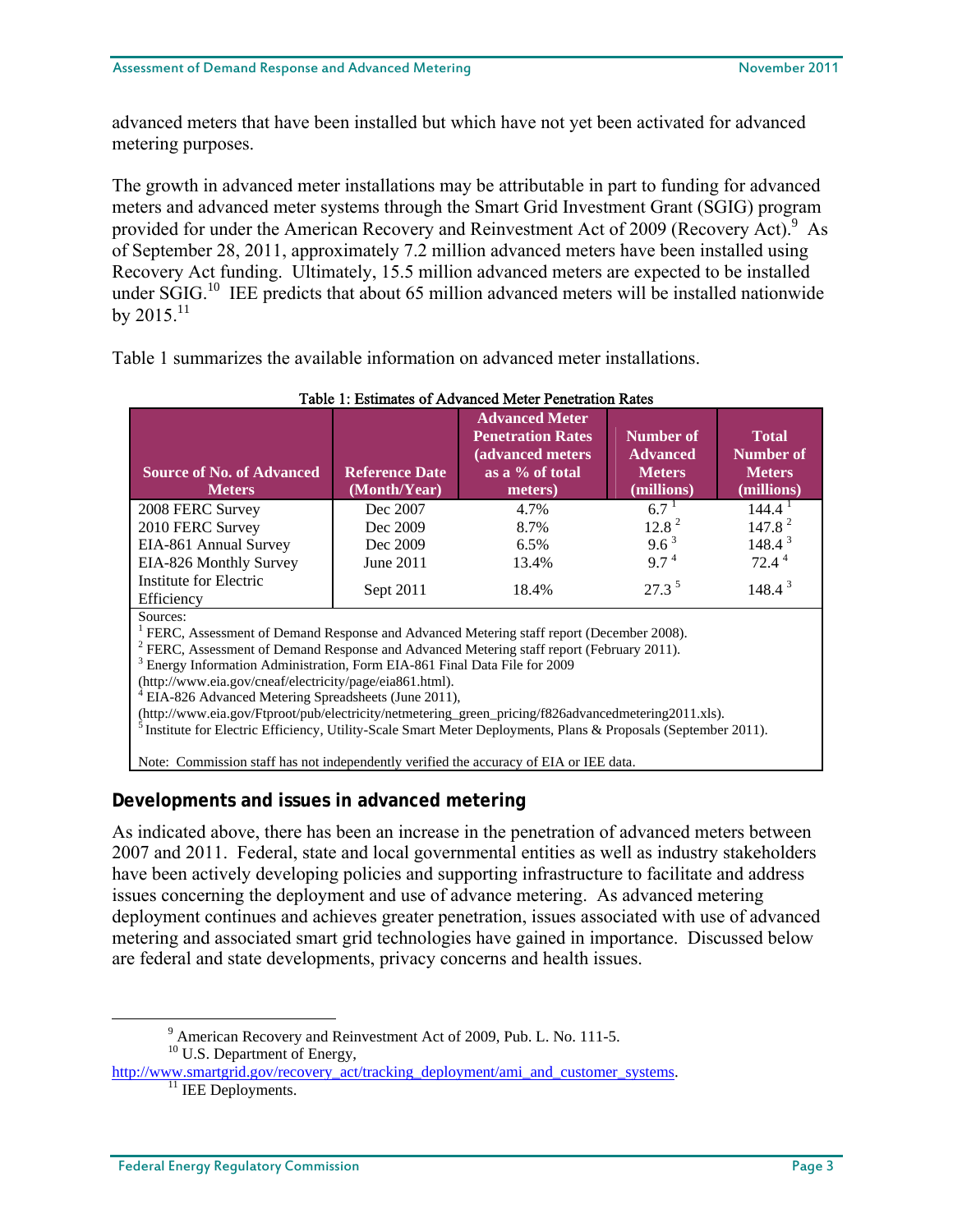## *Interoperability standards*

The Energy Independence and Security Act of 2007 (EISA) gave the National Institute of Standards and Technology (NIST) "primary responsibility to coordinate development of a framework that includes protocols and model standards for information management to achieve interoperability of smart grid devices and systems…" In addition to the issue of meter upgradeability which was addressed in  $2009^{12}$ , meter data formats and translation facilitation, and meter communication with retail devices involve advanced metering.

NIST's Priority Action Plan 5 (Standard Meter Data Profiles) and Priority Action Plan 6 (Translate ANSI C12.19 to and from a Common Semantic Model) are efforts to develop a common format for retrievable meter data and to develop a common form to which meter information may be translated. According to NIST, these standards are intended to greatly reduce the time needed by utilities (and others requiring meter data) to implement smart grid functions such as demand response and real-time usage information. Both plans are expected to be completed in late 2011.

NIST's Priority Action Plan 18 (SEP 1.x to SEP 2.0 Transition and Coexistence) will develop requirements for the coexistence of and migration between two versions of a system used to communicate between meters and consumer devices. According to NIST, the earlier version supports home area networking, pricing of multiple commodities, encryption, direct load control, and demand response; and the newer version will add support for multiple types of networking and security, international standards, electric vehicles, and distributed energy resources. Priority Action Plan 18 is expected to be completed late in  $2011$ .<sup>13</sup>

State and Federal regulatory bodies have encouraged stakeholders to engage in the NIST process for developing standards. The National Association of Regulatory Utility Commissioners (NARUC) in a resolution issued in July 2011 emphasized the desirability of smart grid standards and encouraged parties to participate in the Smart Grid Interoperability Panel process.<sup>14</sup> The Commission in a July 2011 order encourages utilities, smart grid product manufacturers, regulators and others to actively participate in the NIST interoperability framework process.

## *Development of state‐based progress and performance metrics*

Progress and performance metrics allow states to gauge installation rates and performance results for numerous components of a utility's advanced metering infrastructure deployment and operational strategy.

Since the last Commission staff annual report, several states made progress on developing these metrics. The Illinois Commerce Commission established the Illinois Statewide Smart Grid

<sup>&</sup>lt;sup>12</sup> National Electrical Manufacturers Association, NEMA Smart Grid Standards Publication SG-AMI 1-

<sup>2009,</sup> September 25, 2009, available at http://www.nema.org/stds/sg-ami1.cfm.<br>
<sup>13</sup> NIST Smart Grid Collaborative, http://collaborate.nist.gov/twiki-<br>
sggrid/bin/view/SmartGrid/PAP18SEP1To2TransitionAndCoexistence.

<sup>&</sup>lt;sup>14</sup> NARUC, Policy Resolutions Passed by the Board of Directors of the National Association of Regulatory Commissioners (July 11, 2011 p. 6).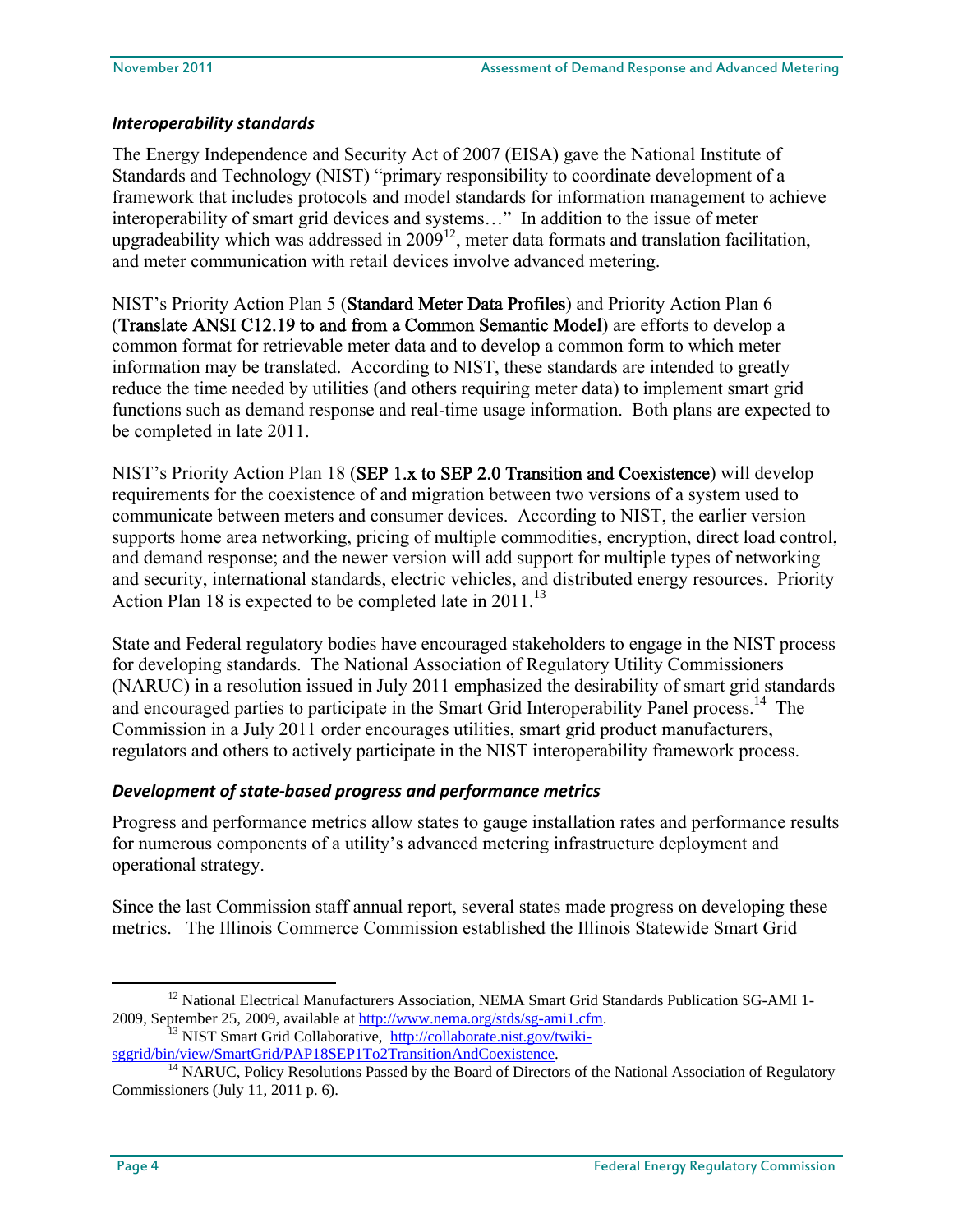Collaborative (ISSGC), which issued a final report in October 2010.<sup>15</sup> In February 2011, the California Public Utilities Commission (California PUC) received comments on a "Report on Consensus and Non-Consensus Smart Grid Metrics" that was submitted by three investor-owned utilities.<sup>16</sup> In May 2011, the Maryland Public Service Commission received an Advanced Metering Infrastructure Performance Metrics Reporting Plan submitted by two investor-owned utilities on behalf of a working group led by public service commission staff. The metrics in the Maryland plan consider cost, project execution and delivery, operational benefits, and consumer education<sup>17</sup>

## *Other state legislative and regulatory activity*

- Colorado. On January 20, 2011, the Colorado Smart Grid Task Force published a set of recommendations for the Governor, General Assembly, and the Colorado Public Utilities Commission (Colorado PUC) to consider. Among its consensus findings, it recommended open communication standards for metering protocols (as defined by NIST), the exploration of time-based pricing, and a "technology 'platform,' or base operating system of protocols and communications …such that all new software systems, hardware devices and new products can be 'plugged in' to the network and immediately recognize and be recognized by the network."<sup>18</sup> The task force also noted that AMI can facilitate distributed generation, variable energy resources, and demand response for consumers.
- Kentucky. In March 2011, multiple stakeholders provided a joint response to Kentucky Public Service Commission (KPSC) staff's Smart Meter and Smart Grid Guidance document. The response recommended that the Kentucky Commission undertake pilots and trials, focus on customer education, and resist implementing prescriptive requirements.<sup>19</sup>

<sup>&</sup>lt;sup>15</sup> ISSGC, *Illinois Statewide Smart Grid Collaborative: Collaborative Report*, September 30, 2010, available at http://www.ilgridplan.org/Shared%20Documents/ISSGC%20Collaborative%20Report.pdf.

<sup>&</sup>lt;sup>16</sup> California Public Utilities Commission, Report on Consensus and Non-Consensus Smart Grid Metrics, Pacific Gas and Electric Company, San Diego Gas & Electric Company, Southern California Edison Company, and the Environmental Defense Fund, (submitted per Decision No.10-06-047), available at http://docs.cpuc.ca.gov/efile/RULINGS/129001.pdf.

<sup>&</sup>lt;sup>17</sup> Maryland Public Service Commission, *BGE Advanced Metering Infrastructure Performance Metrics Reporting Plan*, May 18, 2011, Case 9207: In the Matter of the Application of Baltimore Gas And Electric Company for Authorization to Deploy a Smart Grid Initiative and to Establish a Surcharge Mechanism for the Recovery of Cost; Case 9208: In the Matter of the Application of Potomac Electric Power Company and Delmarva Power and Light Company Request for the Deployment of Advanced Meter Infrastructure, available at http://webapp.psc.state.md.us/Intranet/home.cfm. 18 Colorado Smart Grid Task Force, *Deploying Smart Grid in Colorado: Recommendations and Options*

<sup>(</sup>undated), p. 10; available at

http://rechargecolorado.com/images/uploads/pdfs/Deploying\_Smart\_Grid\_in\_Colorado\_Recommendations\_and\_Op tions.pdf.

<sup>&</sup>lt;sup>19</sup> KPSC, Joint Case Participant Response: Consideration of the New Federal Standards of the Energy Independence and Security Act: In response to Kentucky PSC's February 19, 2010 Guidance Document Letter, March 25, 2011, Case No. 2008-00408: Consideration of the New Federal Standards of the Energy Independence and Security Act of 2007, p. 50, available at http://psc.ky.gov/pscscf/2008%20cases/2008- 00408/20110325\_lg&e%20and%20ku\_response.pdf.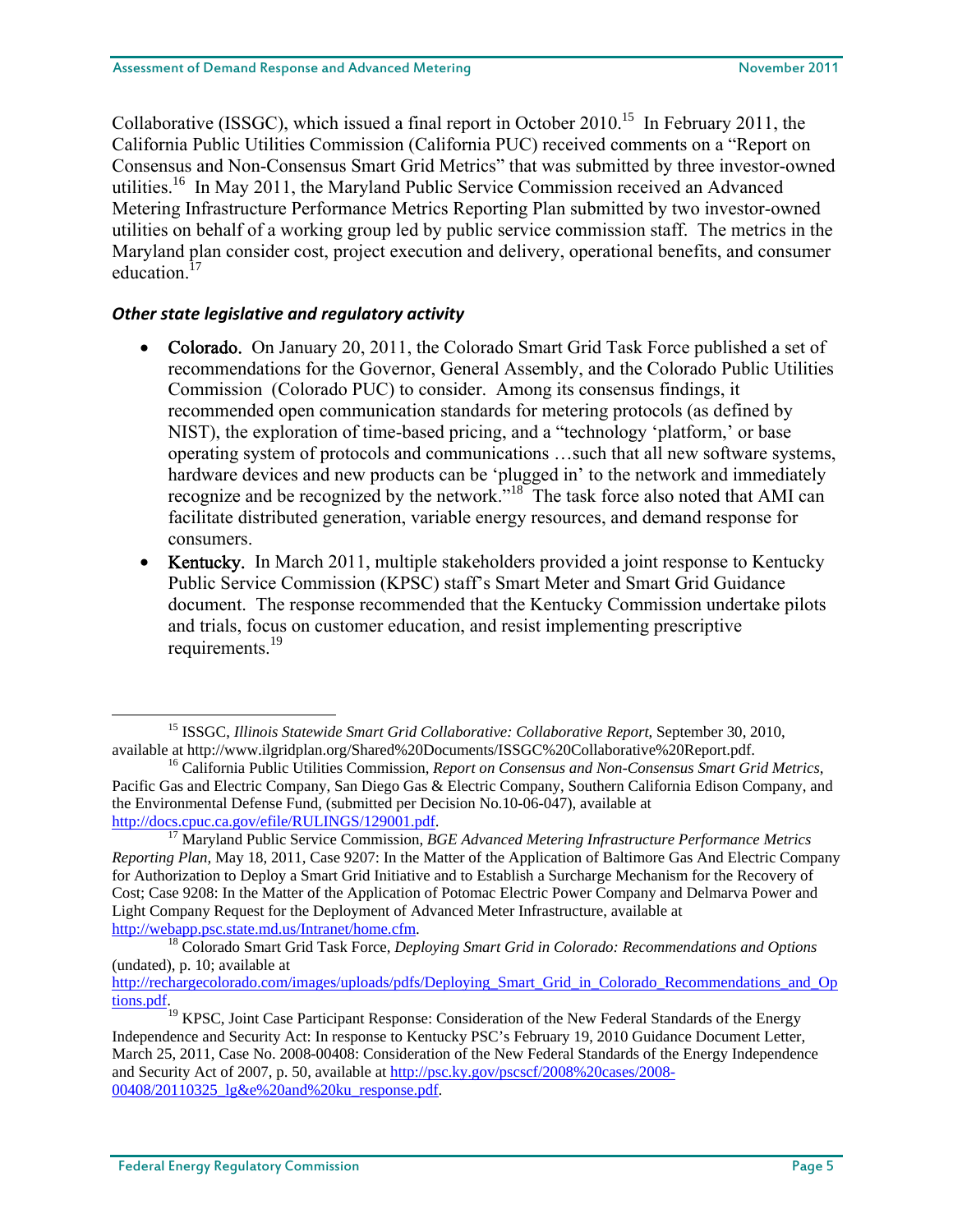• New Jersey. New Jersey's draft Energy Master Plan issued in June 2011 calls for the expansion of advanced metering and dynamic pricing, the reduction of peak demand, and the assessment of smart grid demonstration projects. $^{20}$ 

In addition, several other states, including Massachusetts, Michigan, New York, Ohio, Oklahoma, Pennsylvania, and Texas have smart grid task forces, collaboratives or other groups, or specific proceedings evaluating advanced metering issues.<sup>21</sup>

## *Privacy of advanced metering data*

The need for safeguards and standards to protect the privacy and security of customer usage data continues to be a key issue associated with advanced metering systems. While one of the potential benefits associated with advanced metering is the ability to measure and communicate customer usage at a much greater level of detail than traditional electro-mechanical meters, various stakeholder groups have raised concerns at the state and national levels regarding the use, privacy and security of the vast amount of detailed usage data produced by advanced meters.<sup>22</sup> In response to these concerns, states and the federal government are working on privacy standards and policies. Policies under consideration include procedures and rules governing customer ownership, consent, access and use, delineation of responsibilities, security, as well as the sale and transfer of data.

At the federal level, the Obama Administration examined privacy issues in depth in its June 2011 smart grid policy framework report.<sup>23</sup> The report recommends that "State and Federal regulators" should consider, as a starting point, methods to ensure that consumers' detailed energy usage data are protected in a manner consistent with federal Fair Information Practice Principles and develop, as appropriate, approaches to address particular issues unique to energy usage."<sup>24</sup>

A number of states also took action in the past year to protect consumer data privacy. For example, as a result of legislation enacted in 2010 (SB 1476), the California PUC adopted privacy rules for the three investor-owned utilities addressing disclosure and protection of customer energy usage data generated by advanced metering, and the investor-owned utilities must file tariff changes that will provide third parties with access to a customer's usage and billing information (e.g., 15-minute or hourly price, usage and cost data) when authorized by the

<sup>&</sup>lt;sup>20</sup> State of New Jersey, *2011 Draft Energy Master Plan*, June 2011, available at http://www.nj.gov/emp/docs/pdf/2011%20Draft%20Energy%20Master%20Plan.pdf.

<sup>&</sup>lt;sup>21</sup> Association for Demand Response and Smart Grid, "Demand Response & Smart Grid—State Legislative and Regulatory Policy Action Review: May 2010 – June 2011", June 2011. Also, the Edison Electric Institute maintains a summary of state decisions, i.e., EEI Summary of State Regulatory Smart Grid Decisions, August 2011, available at http://www.eei.org/whatwedo/PublicPolicyAdvocacy/StateRegulation/Pages/StatePolicyResearch.aspx. 22 See U.S. Department of Energy, *Data Access and Privacy Issues Related to Smart Grid Technologies*,

October 5, 2010, available at <br>http://www.doe.gov/sites/prod/files/gcprod/documents/Broadband Report Data Privacy 10 5.pdf.

<sup>&</sup>lt;sup>23</sup> Executive Office of the President, *A Policy Framework for the 21st Century Grid: Enabling Our Secure Energy Future*, June 2011, available at http://www.whitehouse.gov/sites/default/files/microsites/ostp/nstc-smart $grid$ -june2011.pdf.<br><sup>24</sup> Id. at 46.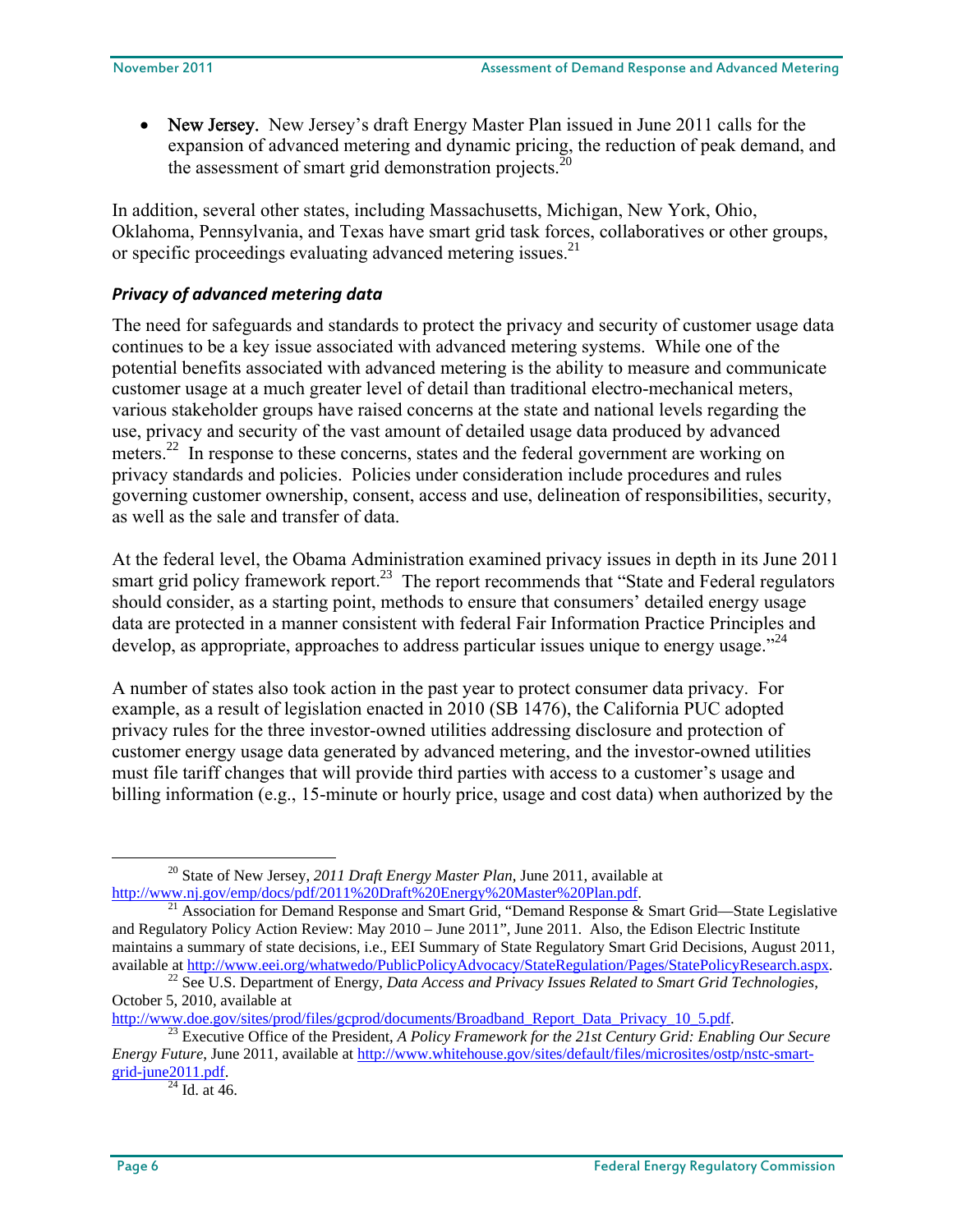customer.<sup>25</sup> The decision adopts the Fair Information Practice Principles. In addition to the privacy rules for the three investor-owned utilities, the California PUC also ruled that if specific electric utilities<sup>26</sup> file applications to deploy advanced metering systems, these utilities must also address how the privacy rules should apply to their operations.

The Colorado PUC issued proposed amendments to the state's smart data privacy rules, which would change or add new definitions to the rules, provide standards for data collection with a smart meter, require approval to disclose customer data to affiliates and third parties, limit smart meter reading to kilowatt and kilowatt-hours, and establish specific amounts for civil penalties for infringement of the new rules.<sup>27</sup> After two hearings and a workshop, the matter was referred to an Administrative Law Judge (ALJ), who ultimately issued a decision on August 29, 2011 recommending adoption of the amendments.<sup>28</sup>

The ALJ addressed issues including the definition of "customer data," the availability of analog meters, customers' ability to "freeze" data sharing even after granting consent to share data, limited liability for utilities that disclose customer information in compliance with Commission rules, and the form by which customers consent to third-party access to their data.<sup>29</sup>

In February 2011, the Public Utilities Commission of Ohio (PUCO) issued an order requesting comments to identify issues or topics to be considered regarding consumer privacy protection or customer data access, and advanced specific questions for stakeholder input.<sup>30</sup> Oklahoma enacted the Electric Usage Data Protection Act in May 2011, which establishes standards to govern the access to and use of customer usage data by electric utilities, customers of electric utilities, and third parties.<sup>31</sup> In June 2011, Maine enacted legislation requiring the Maine Public Utilities

<sup>&</sup>lt;sup>25</sup> California Public Utilities Commission, (Date of Issuance, 7/29/2011), Rulemaking 08-12-009: Order Instituting Rulemaking to Consider Smart Grid Technologies Pursuant to Federal Legislation and on the Commission's own Motion to Actively Guide Policy in California's Development of a Smart Grid System, available at http://docs.cpuc.ca.gov/PUBLISHED/FINAL\_DECISION/140369.htm.<br><sup>26</sup> Bear Valley Electric Service, Mountain Utilities, PacifiCorp, and the California Pacific Electric

Company. 27 Colorado Public Utilities Commission, Docket No. 10R-799E, In the Matter of the Proposed Rules Relating to Smart Grid Data Privacy for Electric Utilities, 4 Code of Colorado Regulations 723-3, Notice of Proposed Rulemaking, November 3, 2010, Decision No. C10-1192.<br><sup>28</sup> Colorado Public Utilities Commission, Recommended Decision of Administrative Law Judge G. Harris

Adams Adopting Rules, August, 29, 2011, Decision No. R11-0922.

 $29$  Colorado also intends to have a future rulemaking on data access and sharing, including how to value aggregated data sold to marketers.<br><sup>30</sup> See PUCO, Case No: 11-277-GE-UNC: In the Matter of the Review of the Consumer Privacy Protection,

Customer Data Access, and Cyber Security Issues Associated with Distribution Utility Advanced Metering and Smart Grid Programs, available at http://dis.puc.state.oh.us/CaseRecord.aspx?CaseNo=11-0277, and PUCO, Consumer Privacy and Customer Data Access Issues, available at

http://www.puco.ohio.gov/emplibrary/files/media/smartgrid/CONSUMER%20PRIVACY%20AND%20CUSTOME

<sup>&</sup>lt;sup>31</sup> Oklahoma State Legislature, HB 1079 of 2011, Electric Utility Data Protection Act, available at http://www.oklegislature.gov/BillInfo.aspx?Bill=HB1079&Tab=0.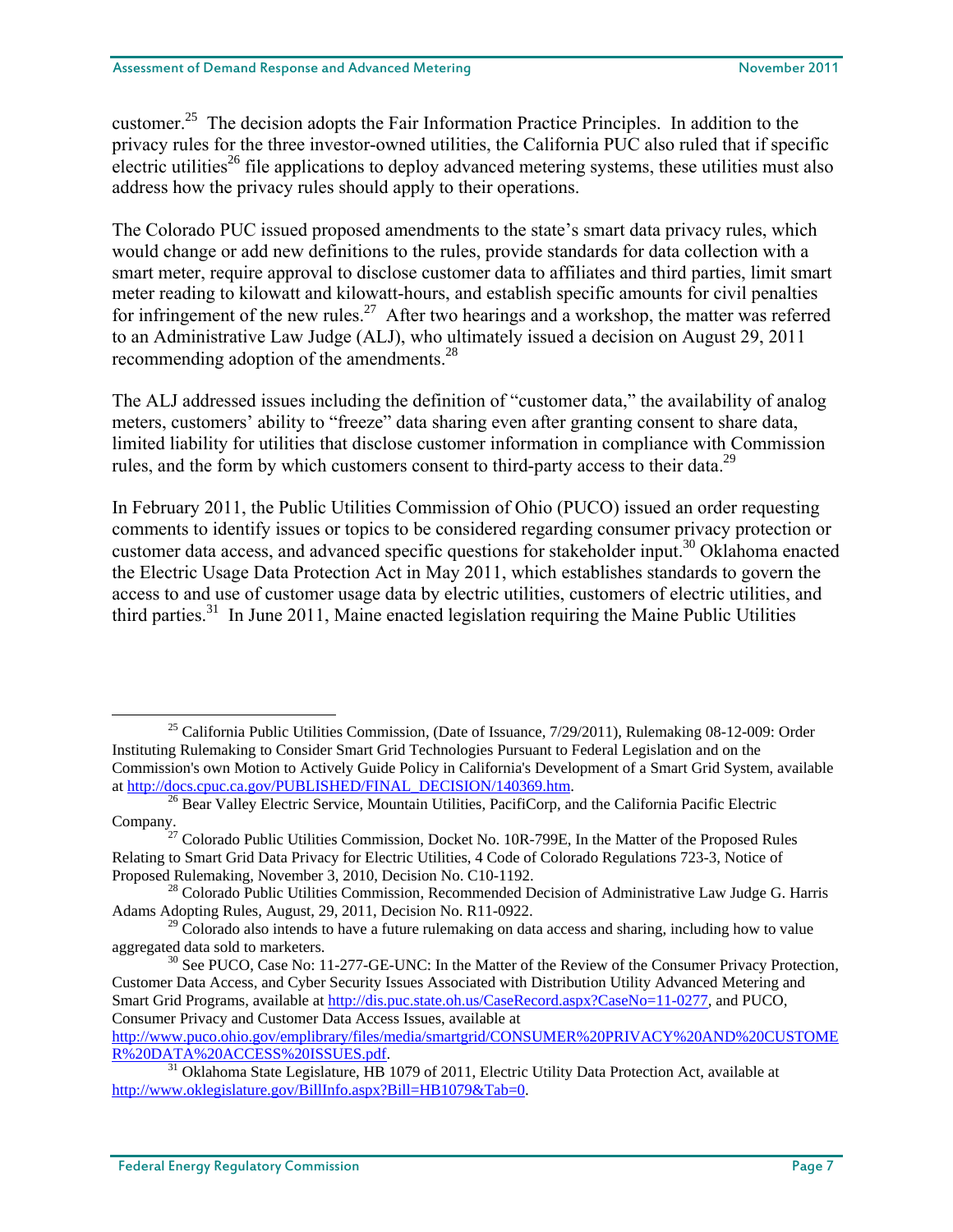Commission to examine state and federal cyber security and privacy requirements, monitor federal cyber security initiatives, and report findings and recommendations to the legislature.<sup>32</sup>

## *Radio frequencies and health*

Another publicly noted concern regarding the deployment of advanced metering is the possible linkage between the radio frequencies used to transmit meter data wirelessly and human health.<sup>33</sup> The radio frequency (RF) emissions associated with advanced metering have not been proven to present a risk to human health, but concerns about a possible linkage continue.<sup>34</sup>

In response to customer concerns, several states examined the health concerns raised by some customers and developed policies to address these concerns. For example, in December 2010, the California Public Utilities Commission dismissed a motion to consider the potential danger of advanced metering, concluded that RF emissions are under the purview of the FCC, and the RF emissions from advanced meters are "one/six thousandth of the Federal health standard at a distance of 10 feet from the Smart Meter and far below the RF emissions of many commonly used devices."<sup>35</sup> Nevertheless, in March 2011, California Public Utilities Commission President Peevey asked Pacific Gas & Electric to develop a customer opt-out proposal to address customer concerns. PG&E's initial proposal identified two options as economic and technically feasible: turning off the radio transmitter in the customers' meters or relocating the meter to a different location on the property at the customer's expense.<sup>36</sup>

In May 2011, the Maine Public Utilities Commission required Central Maine Power to offer a similar opt-out program due to RF concerns. Under this opt-out program, customers can either have the radio transmitter turned off or may continue to use the existing electro-mechanical meter.<sup>37</sup> Central Maine Power customers can select either of these customized metering options as a non-standard option and pay associated charges. The Maine Commission made no determination on the merits of health and safety concerns.<sup>38</sup>

http://www.maine.gov/dhhs/boh/documents/Smart\_Meters\_Maine\_CDC\_Executive\_Summary\_11\_08\_10.pdf.

 $32$  Maine State Legislature, Chapter 82 of the 125th Maine Legislature, available at http://www.mainelegislature.org/legis/bills/bills 125th/chapters/RESOLVE82.asp.

<sup>&</sup>lt;sup>33</sup> See California Council on Science and Technology, *Health Impacts of Radio Frequency from Smart Meters, January 2011, available at http://www.ccst.us/publications/2011/2011smartA.pdf.* 

<sup>&</sup>lt;sup>34</sup> The Federal Communications Commission (FCC) advises that "exposure to very high RF intensities can result in heating of biological tissue and an increase in body temperature…[and] at relatively low levels of exposure to RF radiation, i.e., levels lower than those that would produce significant heating; the evidence for production of harmful biological effects is ambiguous and unproven." Federal Communications Commission, Office of

Engineering and Technology, Radio Frequency Safety, available at http://transition.fcc.gov/oet/rfsafety/rf-faqs.html.<br><sup>35</sup> California Public Utilities Commission, Decision Granting Motion of Pacific Gas and Electric Compan to Dismiss Application, Decision 10-12-001, December 6, 2010, available at http://docs.cpuc.ca.gov/word\_pdf/FINAL\_DECISION/127604.pdf.

<sup>&</sup>lt;sup>36</sup> California Public Utilities Commission, PG&E Smart Meter Opt-Out Proposal, available at http://www.cpuc.ca.gov/PUC/energy/Demand+Response/pgeoptout.htm.

 $\frac{37}{37}$  Maine Public Utilities Commission, Press Release, "MPUC Decides Smart Meter Investigation," May 17, 2011, available at http://www.maine.gov/tools/whatsnew/index.php?topic=puc-<br>pressreleases&id=245859&v=article08.

<sup>&</sup>lt;sup>38</sup> Maine's Center for Disease Control published a final review concluding little evidence exists supporting health effect concerns. See Maine Center for Disease Control, *Executive Summary of Review of Health Issues Related to Smart Meters*, November 8, 2010, available at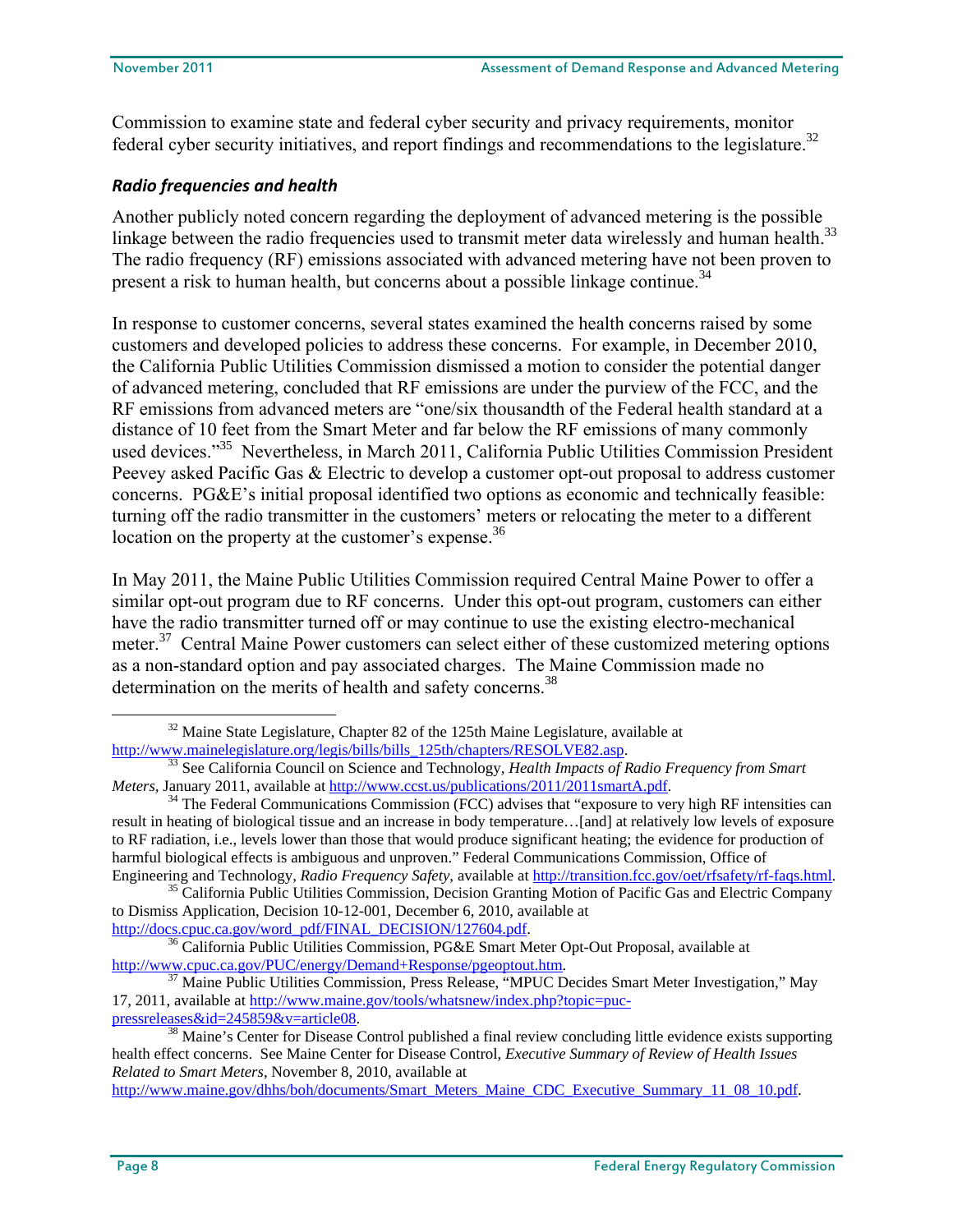## (B) Existing demand response programs and time‐based rate programs

Commission staff surveyed existing demand response and time-based rate programs in 2010 (see 2010 FERC Demand Response Report) and intends to conduct another survey during 2012. Staff has not identified any additional data on levels of participation in demand response and time-based rate programs since the release of the 2010 FERC Survey.

## (C) Annual resource contribution of demand resources

Based on publicly available sources of information, the potential resource contribution by demand response in Regional Transmission Organization (RTO) and Independent System Operator (ISO) markets operated in the U.S. increased by more than 16 percent from 27,189 megawatts (MW) in 2009 to 31,702 MW in 2010.

RTOs and ISOs publish recent data on demand response potential in their respective areas. Table 2 compares the reported data for calendar year 2009 to values for 2010 (or more recent values, where available) from RTO/ISO sources. Overall, the demand response resources' potential contribution in U.S. RTO/ISO markets increased by about 16 percent since 2009.<sup>39</sup>

## *Demand response resources active during 2011*

Demand response resources have made significant contributions to balancing supply and demand during system emergencies for several RTOs and ISOs in 2011. For example, very hot weather during July 2011 in the Eastern U.S. caused demand for electricity to approach record-setting levels. On July 21, the New York Independent System Operator (New York ISO) activated all of its registered demand response in the downstate region (more than 800 MW), and activated more than 2,000 MW of demand resources statewide the following day.<sup>40</sup>

In the PJM Interconnection, L.L.C. (PJM) region, economic (non-emergency) demand response reached a peak reduction of 105 MW in reaction to high prices on July 21. On July 22, PJM activated demand resources in six Mid Atlantic zones, resulting in about 2,400 MW of peak reduction, mostly from emergency demand resources.<sup>41</sup> ISO New England called for 643 MW of demand response on July 22, and estimated that about 663 MW of peak reduction resulted.<sup>42</sup>

<sup>&</sup>lt;sup>39</sup> The MW reported here represent the MW of demand response "registered" for participation and potential deployment in the relevant markets and programs, e.g., capacity markets, economic- and reliability-based programs.<br><sup>40</sup> New York ISO, Press release, "Heat Pushes Power Demand to Near Record Level," July 22, 2011,

available at http://www.nyiso.com/public/webdocs/newsroom/press\_releases/2011/NYISO\_-

\_Heat\_Pushes\_Power\_Demand\_to\_Near\_Record\_Level\_-\_07\_22\_11\_-\_FINAL\_FINAL.pdf. 41 PJM, *2011 Preliminary Emergency Load Management (ILR/DR) and Economic Demand Response summary,* October 7, 2011, available at http://www.pjm.com/markets-and-operations/demandresponse/~/media/markets-ops/dsr/2011-preliminary-emergency-load-management-ilr-dr-and-economic-drsummary.ashx. 42 ISO Newswire, "Heat wave pushes NE demand to second-highest peak," July 28, 2011, available at

http://www.isonewswire.com/updates/2011/7/28/heat-wave-pushes-ne-demand-to-second-highest-peak.html.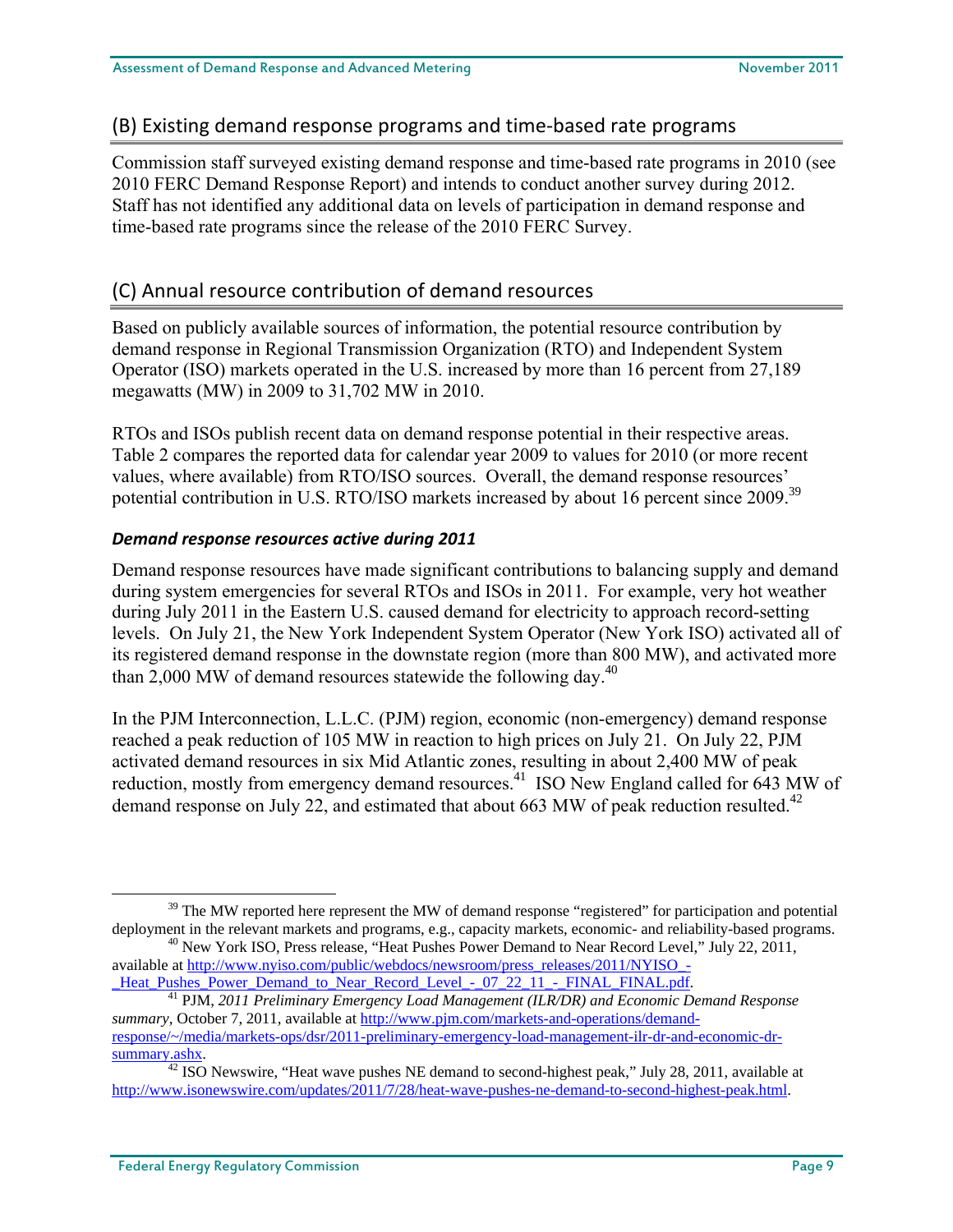|                                                                                                                                                                                                                                   | 2009<br>(MW) | <b>Percent of</b><br><b>2009 Peak</b><br>Demand <sup>9</sup> | 2010<br>except as noted<br>(MW) | <b>Percent of</b><br><b>2010 Peak</b><br>Demand <sup>9</sup> |  |  |  |
|-----------------------------------------------------------------------------------------------------------------------------------------------------------------------------------------------------------------------------------|--------------|--------------------------------------------------------------|---------------------------------|--------------------------------------------------------------|--|--|--|
| California ISO                                                                                                                                                                                                                    | $3,267^1$    | 7.1%                                                         | $2,135^{\mathrm{T}}$            | 4.5%                                                         |  |  |  |
| Electric Reliability Council of<br>Texas                                                                                                                                                                                          | $1,309^2$    | 2.1%                                                         | $1,484^3$                       | 2.3%                                                         |  |  |  |
| ISO New England, Inc.                                                                                                                                                                                                             | $2,183^2$    | 8.7%                                                         | 2,116 <sup>4</sup>              | 7.8%                                                         |  |  |  |
| Midwest Independent<br><b>Transmission System Operator</b><br>New York Independent System<br>Operator                                                                                                                             | $5,300^2$    | 5.5%                                                         | $8,663^5$                       | 8.0%                                                         |  |  |  |
|                                                                                                                                                                                                                                   | $3,291^2$    | 10.7%                                                        | 2,498 <sup>6</sup>              | 7.5%                                                         |  |  |  |
| PJM Interconnection, LLC                                                                                                                                                                                                          | $10,454^2$   | 7.2%                                                         | $13,306^7$                      | 10.5%                                                        |  |  |  |
| Southwest Power Pool, Inc.                                                                                                                                                                                                        | $1,385^2$    | 3.5%                                                         | $1,500^8$                       | 3.3%                                                         |  |  |  |
| Total RTO/ISO                                                                                                                                                                                                                     | 27,189       | 6.1%                                                         | 31,702                          | 7.0%                                                         |  |  |  |
| Sources:<br><sup>1</sup> California ISO 2010 Annual Report on Market Issues and Performance<br>$22010$ FERC Survey<br><sup>3</sup> ERCOT Quick Facts (June 2011)<br><sup>4</sup> 2010 Annual Markets Report, ISO New England Inc. |              |                                                              |                                 |                                                              |  |  |  |
| $52010$ State of the Market report, Potomac Economics (Midwest ISO)                                                                                                                                                               |              |                                                              |                                 |                                                              |  |  |  |
| <sup>6</sup> 2010 State of the Market report, Potomac Economics (New York ISO)                                                                                                                                                    |              |                                                              |                                 |                                                              |  |  |  |
| $\frac{7}{1}$ PJM Load Response Activity Report, July 2011, "delivery year 2011-2012 active participants"                                                                                                                         |              |                                                              |                                 |                                                              |  |  |  |
| <sup>8</sup> Informational Status Report Concerning Incorporation of Demand Response In SPP Markets and                                                                                                                           |              |                                                              |                                 |                                                              |  |  |  |
| Planning (September 2, 2011)<br>$^{9}$ Estimated based on poek demand data from the following: Colifornia ISO 2010 Annual Penert on                                                                                               |              |                                                              |                                 |                                                              |  |  |  |

### Table 2: Demand Response Resource Potential at U.S. ISOs and RTOs

<sup>9</sup>Estimated based on peak demand data from the following: California ISO 2010 Annual Report on Market Issues and Performance, 2010 State of the Market Report for the ERCOT Wholesale Electricity Markets, 2010 Assessment of the Electricity Market in New England, 2010 State of the Market Report for the MISO Electricity Markets, New York ISO 2010 State of the Market Report, 2009 State of the Market Report for PJM and 2011 Quarterly State of the Market Report for PJM: January through June, and the Southwest Power Pool 2010 State of the Market.

Extended hot weather and high demand led the Electric Reliability Council of Texas (ERCOT) to activate approximately 1,500 MW of load resources and interruptible resources during a level 2 emergency on August 4, 2011.<sup>43</sup> ERCOT invoked another level 2 emergency on August 24, 2011 and deployed interruptible loads.<sup>44</sup>

ERCOT also called on demand response resources in response to severe cold weather during February 2-3, 2011. A significant number of electric generating facilities in the U.S. Southwest tripped off line, failed to start, or had their available capacity de-rated during the extreme cold weather. On February 2, 2011, a cumulative total of 14,702 MW of generation capacity was

<sup>&</sup>lt;sup>43</sup> ERCOT, Press release, "Power Warning - Conservation Critical," August 4, 2011, available at

http://www.ercot.com/news/press\_releases/show/418.<br><sup>44</sup> ERCOT, Press release, "Update: Emergency procedures cancelled", August 24, 2011, available at http://www.ercot.com/news/press\_releases/show/431.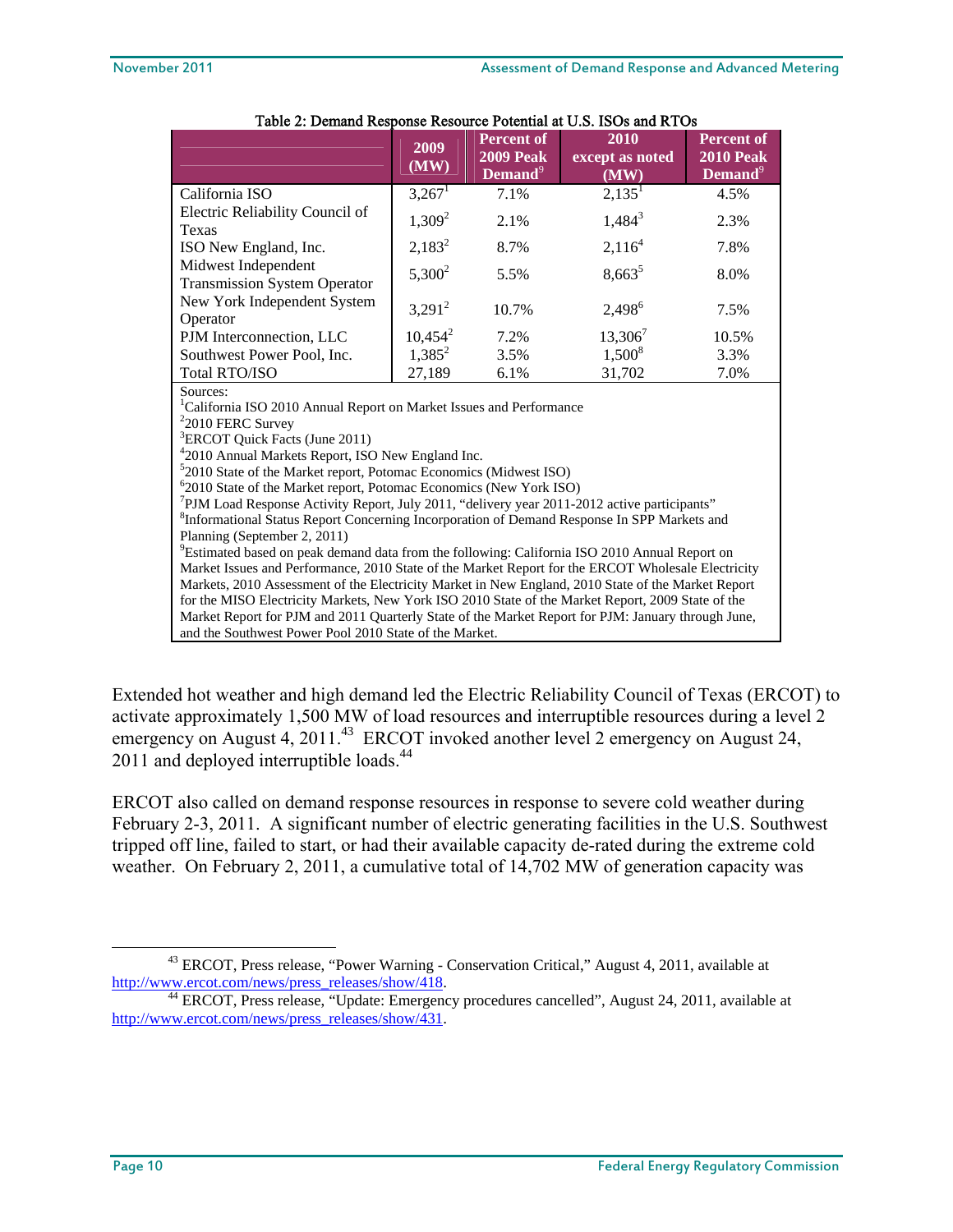unavailable in the ERCOT region.<sup>45</sup> The grid operator responded by dispatching demand response, shedding loads and appealing for voluntary energy conservation by the public.<sup>46</sup>

On February 2 more than 1,000 MW of non-controllable load resources responded to the Texas emergency. About 886 MW of load resources responded within 10 minutes of ERCOT's call.<sup>47</sup> Within the next thirty minutes a scheduling entity contacted ERCOT and shed an additional 140 MW load that was not previously committed.<sup>48</sup> Several demand response providers reduced more load than was committed.

ERCOT also deployed all of its Emergency Interruptible Load Service (EILS), during the February 2-3, 2011 weather event. ERCOT normally procures EILS three times during the year, but decided to obtain supplemental EILS capacity via a one-time April-May solicitation to ensure the availability of demand response resources for the remainder of the year.<sup>49</sup>

The North American Electric Reliability Corporation (NERC) evaluates demand response resources for reliability purposes. In its 2011 Summer Reliability Assessment, NERC estimated that 35,600 MW of demand response resources would be available during summer 2011. This includes both U.S. and Canadian regions, and is about 5,300 MW more than was available in summer 2010, according to NERC. NERC notes that "the total NERC [demand response] value is only a general indicator or reference for growth in Demand Response resources."<sup>50</sup> NERC does not consider time-sensitive pricing (e.g., time of use, critical peak pricing) or demand bidding in energy markets in its reliability assessments.

To improve its evaluation of demand response resources, NERC developed a system for regular reporting of demand response to more precisely measure its contribution to reliability. NERC's Demand Response Availability Data System (DADS) collects and analyzes semiannual data from several categories of industry participants.<sup>51</sup> Reporting entities are required to submit information about their individual demand response programs, and each event where demand response was deployed for reliability purposes, during a specified reporting period.

Specifically, DADS collects (1) reporting entity information, (2) demand response program information, (3) contact information, (4) relationship with other programs (e.g., mutually

<sup>&</sup>lt;sup>45</sup> Staffs of the Federal Energy Regulatory Commission and the North American Electric Reliability Corporation, *Report on Outages and Curtailments During the Southwest Cold Weather Event of February 1-5, 2011*, August 2011, p. 79 ("Southwest Event Report"), available at http://www.ferc.gov/legal/staff-reports/08-16-11 report.pdf.

 $46$  Id. at 73-79.

<sup>47</sup> Texas Reliability Entity, Inc., *Protocol and Operating Guide Compliance Report For The February 2, 2011, Energy Emergency Alert Level 3 Event, May 13, 2011*, p. 20, available at http://www.puc.state.tx.us/agency/topic\_files/TX\_RE\_EEA\_Protocol\_Comp\_Report.pdf.

<sup>&</sup>lt;sup>49</sup> ERCOT, *Emergency Interruptible Load Service, Apr-May 2011 Supplemental Contract Period*, available at http://www.ercot.com/services/programs/load/eils/.

 $^{50}$  NERC, 2011 Summer Reliability Assessment, May 2011, pp. 10-11.<br><sup>51</sup> Balancing Authorities, Distribution Providers, Load-Serving Entities, and Purchasing-Selling Entities that are Registered NERC Entities. See the NERC Reliability Functional Model for more detail (http://www.nerc.com/page.php?cid=2|247|108).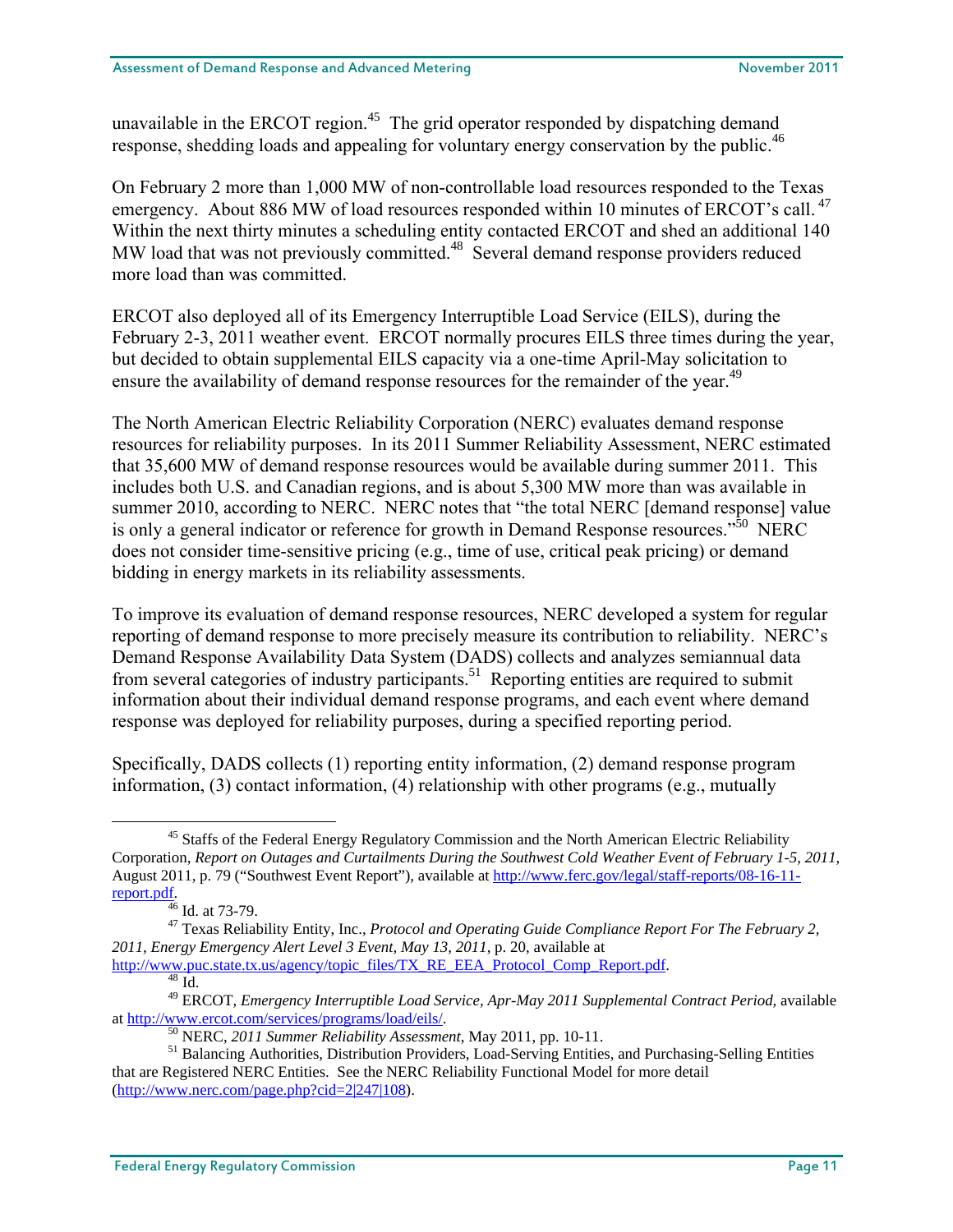exclusive, jointly enrolled), (5) program enrollment data and (6) demand response program performance. Reporting of data by all electricity organizations operating or administrating dispatchable and controllable demand response programs (greater than 10 MW and in service for more than one year) is mandatory. DADS will not collect data about non-dispatchable demand, such as time-sensitive pricing. NERC's web-based data collection system began operation on October 4, 2011 and is being used to collect data for the period April through September 2011. NERC will publish the results from DADS beginning in 2012.<sup>52</sup>

## (D) Potential for demand response as a quantifiable, reliable resource for regional planning purposes

The Commission continues to ensure that demand resources are provided comparable treatment. Order No. 1000, issued July 2011, reaffirms Order No. 890's requirement for public utility transmission providers to consider all types of resources, including demand response and energy efficiency, on a comparable basis in transmission planning.<sup>53</sup> Order No. 1000 requires the comparable consideration of transmission and non-transmission alternatives in the regional transmission planning process.

Independent of the Commission's actions, a project sponsored by the Department of Energy is also considering demand response as one of the resources evaluated for options to transmission development in the Eastern and Western Interconnections. The Eastern Interconnection plan is being developed under a joint effort by the Eastern Interconnection States' Planning Council (EISPC) representing 39 states, the District of Columbia and eight Canadian provinces, and the Eastern Interconnection Planning Collaborative (EIPC), consisting of 26 regional planning authorities. The first phase of the planning created an interconnectionwide transmission model based on current regional plans. Projections of various resources, including demand response resources, will be developed in the second phase to determine the appropriate combination of resources that will be required to meet load in future years. In July 2011 EISPC (through NARUC) issued a request for proposals for a contractor to evaluate demand-side resources, in part, to support the planning effort. The contractor will evaluate current and projected demand response programs, including price responsive demand and energy efficiency.<sup>54</sup> The final phase of the Eastern Interconnection effort will model transmission systems to serve the resource scenarios created in the second phase.<sup>55</sup>

The Transmission Expansion Planning Policy Committee (TEPPC, a board committee of the Western Electricity Coordinating Council) oversees the Western Interconnection effort. As part of its study, TEPPC reviewed the effects of increased use of demand response and energy efficiency on the transmission system. For example, the studies for the 2020 time horizon

52 NERC, Demand Response Data Task Force Update, June 2, 2011.

<sup>53</sup> Order No. 1000, 136 FERC ¶ 61,051 at P 153-154.

<sup>54</sup> Available at

http://www.naruc.org/SpecialDocs/NARUC%202011%20RFP%20EISPC\_DSM%207\_11\_11.pdf. 55 Detailed information available at http://communities.nrri.org/web/eispc.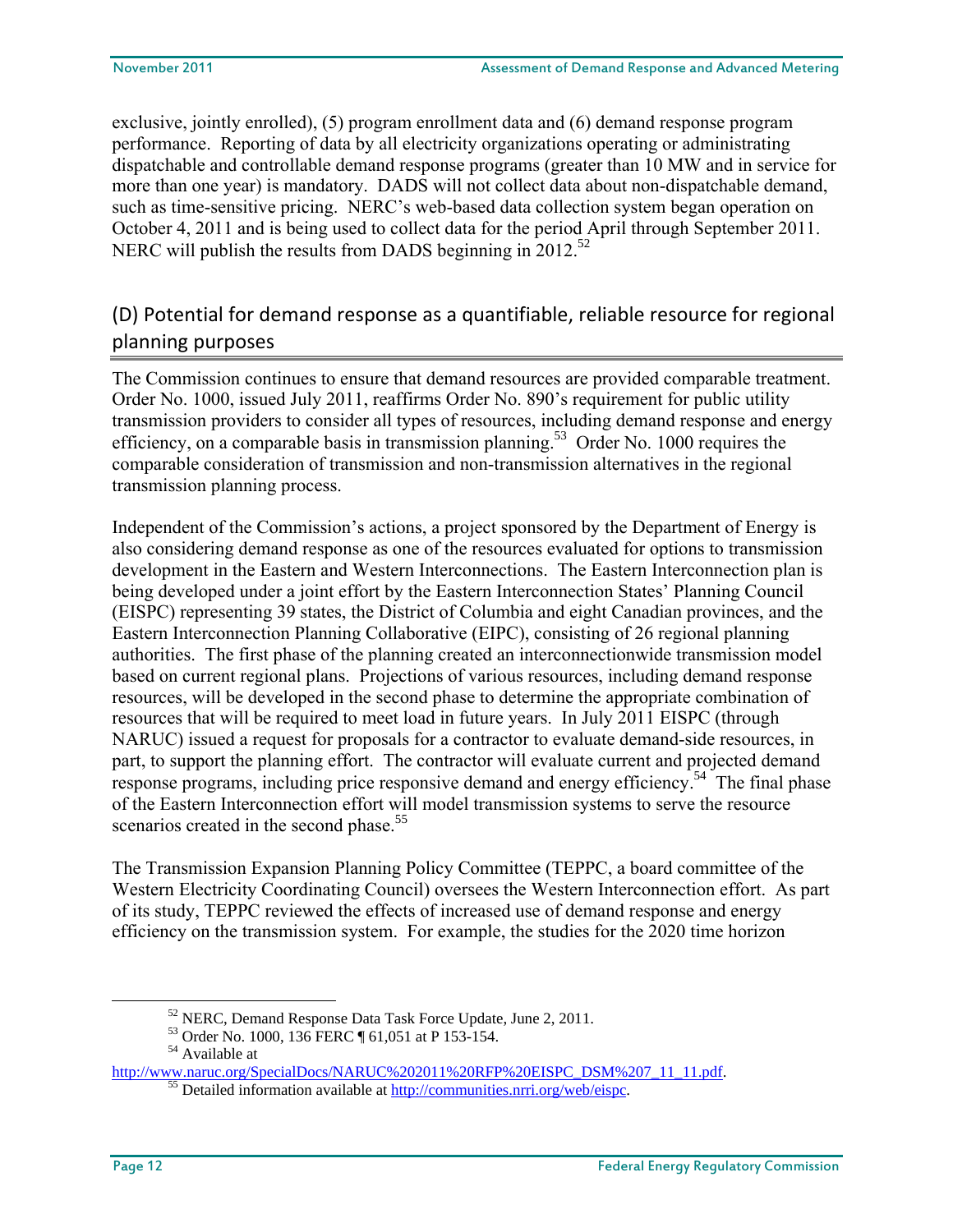include a high demand side management case in which peak demand, growth of peak demand, and energy consumption are significantly lower than in the base case.<sup>56</sup>

## (E) Steps taken to ensure that, in regional transmission planning and operations, demand resources are provided equitable treatment as a quantifiable, reliable resource relative to the resource obligations of any load‐serving entity, transmission provider, or transmitting party

The Commission continues to assess and monitor the wholesale electric power markets under its jurisdiction to ensure that demand response resources that are technically capable of providing a service are treated comparably to supply resources. This section summarizes FERC actions taken in the past year for wholesale markets, and also summary descriptions of recent state and industry actions taken at the retail level on demand response programs.

## **FERC orders on demand response issues**

## *Order No. 745<sup>57</sup>*

Order No. 745, issued in March 2011, requires that RTOs and ISOs pay demand response resources participating in the day-ahead and real-time wholesale energy markets the locational marginal price (LMP) when two conditions are met: demand response resources must be capable of balancing supply and demand in the wholesale energy markets, and dispatching and paying LMP to demand response resources must be cost-effective as determined by a net benefits test.

Order No. 745 requires that RTOs and ISOs submit compliance filings to accomplish these changes. RTOs and ISOs are required to include the following elements in their compliance filings:

- A mechanism to identify a monthly price threshold to estimate where the dispatch of demand response resources will be cost-effective resulting in net benefits to organized wholesale energy market customers;
- Tariff changes to allocate the costs of demand response payments among all customers who benefit from the lower LMP resulting from the demand response;
- A review of the RTO's or ISO's current requirements in light of the changes in Order No. 745 and appropriate revisions and modifications, if necessary, to ensure that their baselines remain accurate and that they can verify that demand response resources have performed. Specifically, the compliance filings must include an explanation of how RTO and ISO measurement and verification (M&V) protocols will continue to ensure that appropriate baselines are set and that demand response will continue to be adequately measured and verified as necessary to ensure the performance of each demand response resource; and

56 Western Electricity Coordinating Council Transmission Expansion Planning Policy Committee, *Interim Study Report* (draft) (June 2011). 57 Order No. 745, FERC Stats. & Regs. ¶ 31, 322.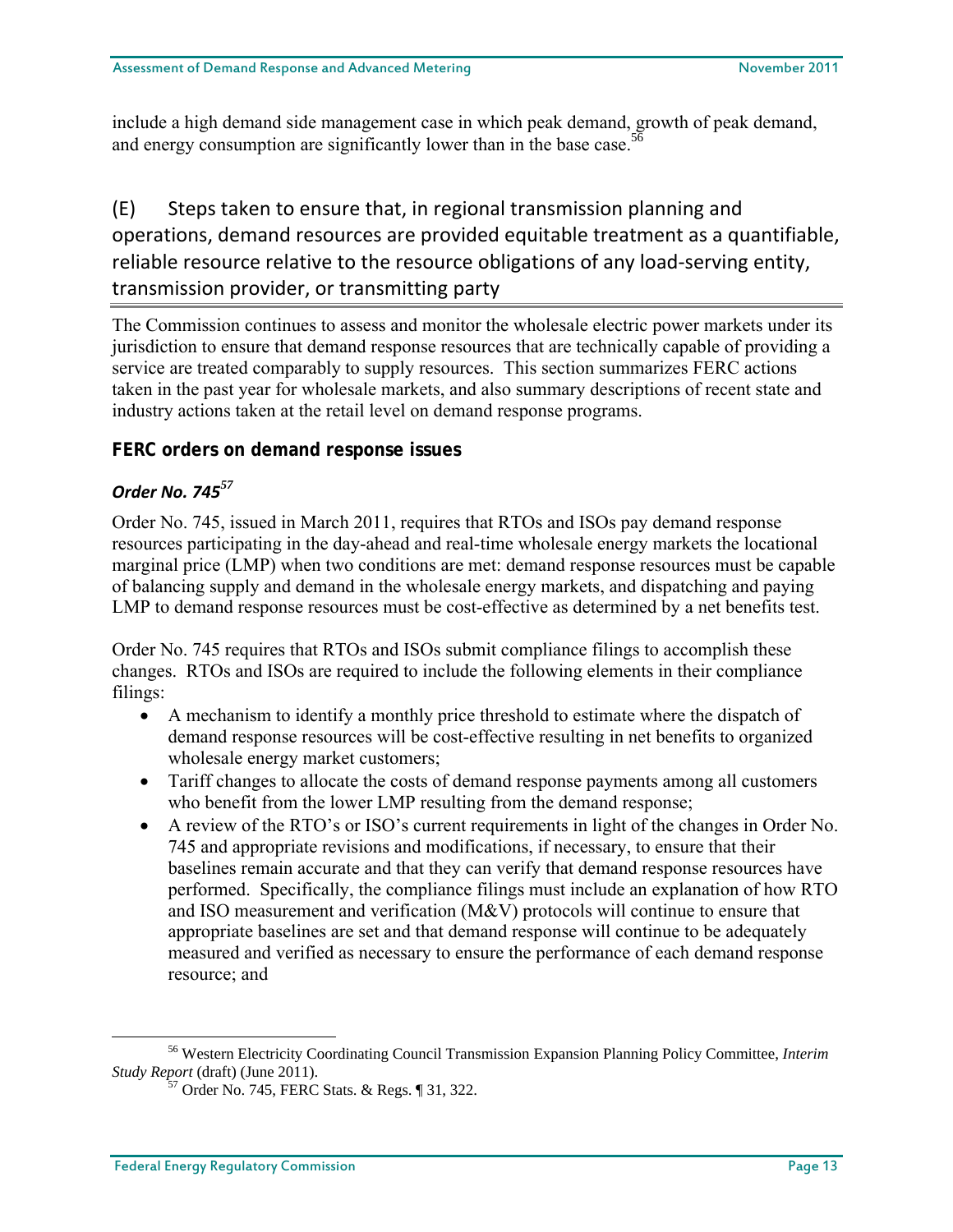A study examining the requirements for and impacts of implementing a dynamic approach to incorporation of the billing unit effect in the dispatch algorithm, into both the day-ahead and real-time energy markets. Results of the study must be filed with the Commission on or before September 21, 2012.

PJM, California ISO, and Southwest Power Pool filed proposed tariff revisions in compliance with Order No. 745 on July 22, 2011. ISO New England, the New York ISO, and the Midwest ISO submitted Order No. 745 compliance filings on August 19, 2011.

## *New York ISO's SRC baseline and portfolio aggregation (Docket ER11‐2906)*

The Commission conditionally accepted New York ISO's proposed amendment to the Services Tariff to apply a new Special Case Resources (SCR) baseline load methodology as well as new performance factor calculations and performance deficiency penalties. Beginning with the winter 2011/2012 capability period, the New York ISO will calculate a demand response resource's baseline utilizing the top 20 hours of the resource's load that are coincident with the top 40 hours of New York ISO peak load during the prior equivalent capability period. Additionally, the tariff amendments include several changes that allow the aggregation of demand response resources.

## *PJM Interconnection, L.L.C.'s additional product alternatives for demand response (Docket ER11‐2288)*

In January 2011, the Commission accepted PJM's proposal to establish two additional demand resource products, one available throughout the year for an unlimited number of interruptions (Annual DR), and one available for an unlimited number of interruptions from May through October (Extended Summer DR), in addition to retaining its existing demand resources program. Both the Annual and Extended Summer DR products are available for up to ten hours per interruption. The addition of Annual DR and Extended Summer DR add flexibility to PJM's ability to procure adequate capacity in the Reliability Pricing Model auctions and enhance PJM's emergency dispatch options. The Commission directed PJM to file revised tariff provisions within 30 days to set the methodology for determining the reliability targets for the existing demand response product and the Extended Summer DR product. The Commission accepted PJM's compliance filing in April 2011.

## **Other FERC demand response activities**

## *Implementation Proposal for the National Action Plan on Demand Response*

On July 5, 2011, FERC staff together with the U.S. Department of Energy (DOE) staff sent a comprehensive proposal to implement the National Action Plan on Demand Response (Implementation Plan) to Congress.<sup>58</sup> As directed by section 529 of EISA, the Implementation Plan reaffirms the need for action identified in last year's National Action Plan and identifies the appropriate roles and leadership required to accomplish action in three areas: technical assistance

<sup>58</sup> FERC and DOE Staff, *Implementation Proposal for the National Action Plan*, July 5, 2011, available at http://www.ferc.gov/legal/staff-reports/07-11-dr-action-plan.pdf.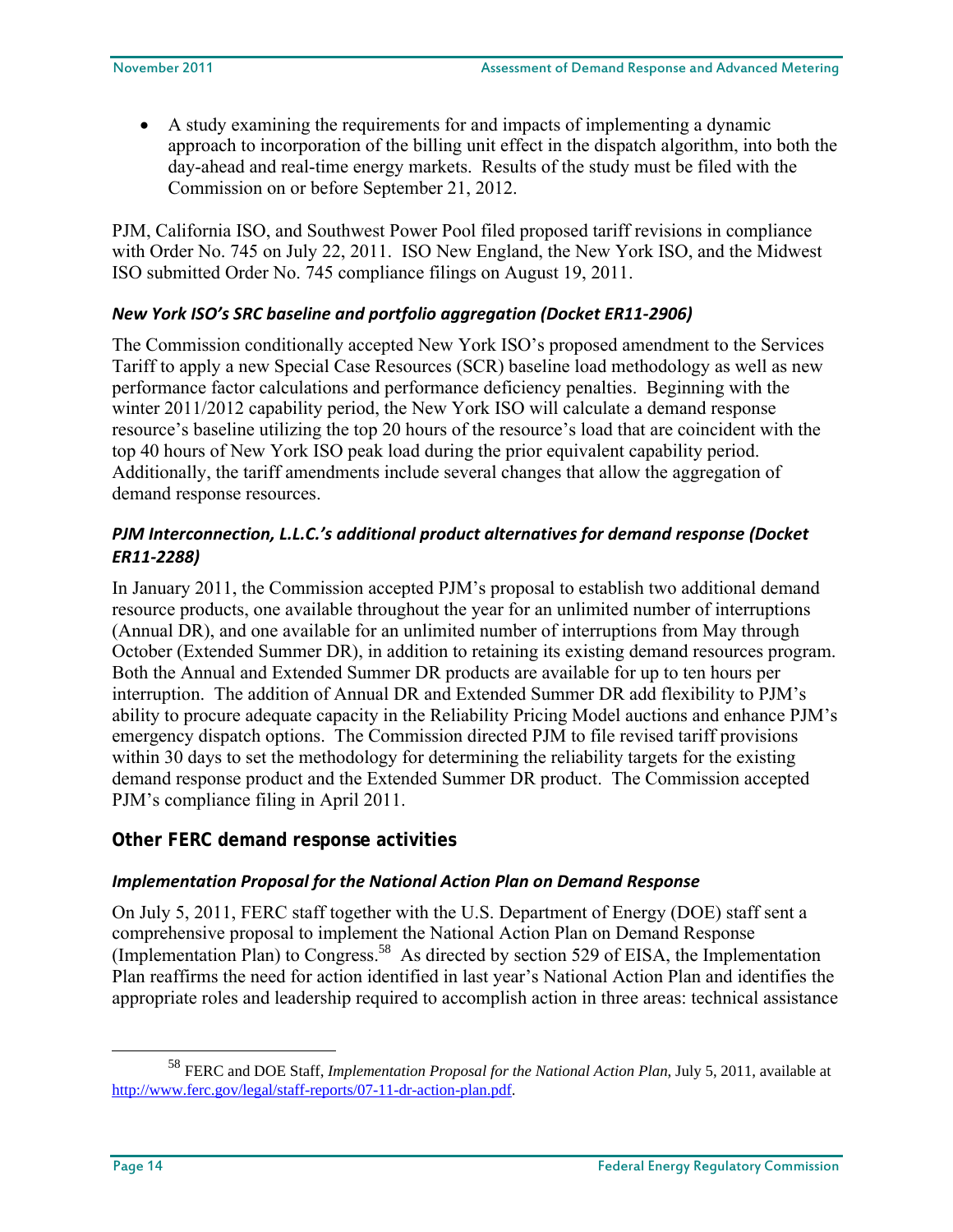to states, a national communications program, and the identification or development of tools and materials for use by customers, states, and demand response providers.

A key aspect of the Implementation Proposal is the reliance on non-federal organizations. The lead responsibility for implementing many of the activities has been left primarily to the private sector, ideally through a broad coalition of demand response stakeholders (such as the National Action Plan Coalition), or any private or non-federal governmental organizations that coordinate and cooperate to implement the National Action Plan. The Implementation Proposal also identifies areas where FERC staff and the DOE can leverage existing initiatives and public programs related to demand response to accomplish the actions identified in the National Action Plan.

## **Retail demand response activities**

State governments and regulators developed, and with their utilities implemented, various demand response programs over the past year. These actions included passage of legislation, publication of state energy plans, issuance of regulatory commission decisions, and the deployment of demand response programs and enabling technologies by electric utilities. Some of the results from these activities suggest that there are still barriers to maximizing the demand response resource. A brief summary of recent activities in several states follows.

## *Retail demand response in Texas*

Retail competition is robust in Texas, with an increasing focus on developing demand response products. Over 86 retail providers operate in the Texas retail market, with several utilizing advanced metering and associated infrastructure to provide retail customers with a range of products and services including time of use pricing options.<sup>59</sup> A web-based portal established by a consortium of transmission and distribution utilities, and managed by ERCOT, facilitates retail access and the development of pricing options by allowing retail electric providers and end-use customers to access, track and manage usage data and meter information.<sup>60</sup> As a result, retail customers in Texas have the option of self-selecting and switching to time-of-use (TOU) rates, thereby facilitating new demand response product offerings.

Reliant and TXU Energy are two Texas retail electric providers that offer TOU products, which are now supported by advanced metering.<sup>61</sup> Initially, Reliant's residential customers did not understand this TOU product and, as a result, did not subscribe to it. In particular, the customers were reluctant to subscribe to a TOU rate offering that had a large spread in rates between the on- and off-peak periods. The company has since narrowed the spread between the two time

 $h<sup>61</sup>$  See Energy, Reliant e-Sense® Time-of-Use plan, available at

http://www.reliant.com/PublicLinkAction.do?i\_chronicle\_id=090175228030fcfa&language\_code=en\_US&i\_full\_fo rmat=jsp, and TXU Energy, TXU Energy Time-of-Use, available at

59 Public Utility Commission of Texas Chairman Barry T. Smitherman, "Electrical and Telecom Infrastructure Investments…Made in Texas," Texas Workforce Commission: Putting America Back to Work 2011,

February 2, 2011, pp. 14, 16.<br><sup>60</sup> Smart Meter Texas, *Frequently Asked Questions*, available at https://www.smartmetertexas.com/CAP/public/home/home faq.html#a2.

http://www.txu.com/en/residential/promotions/dsm/TOU-savings.aspx.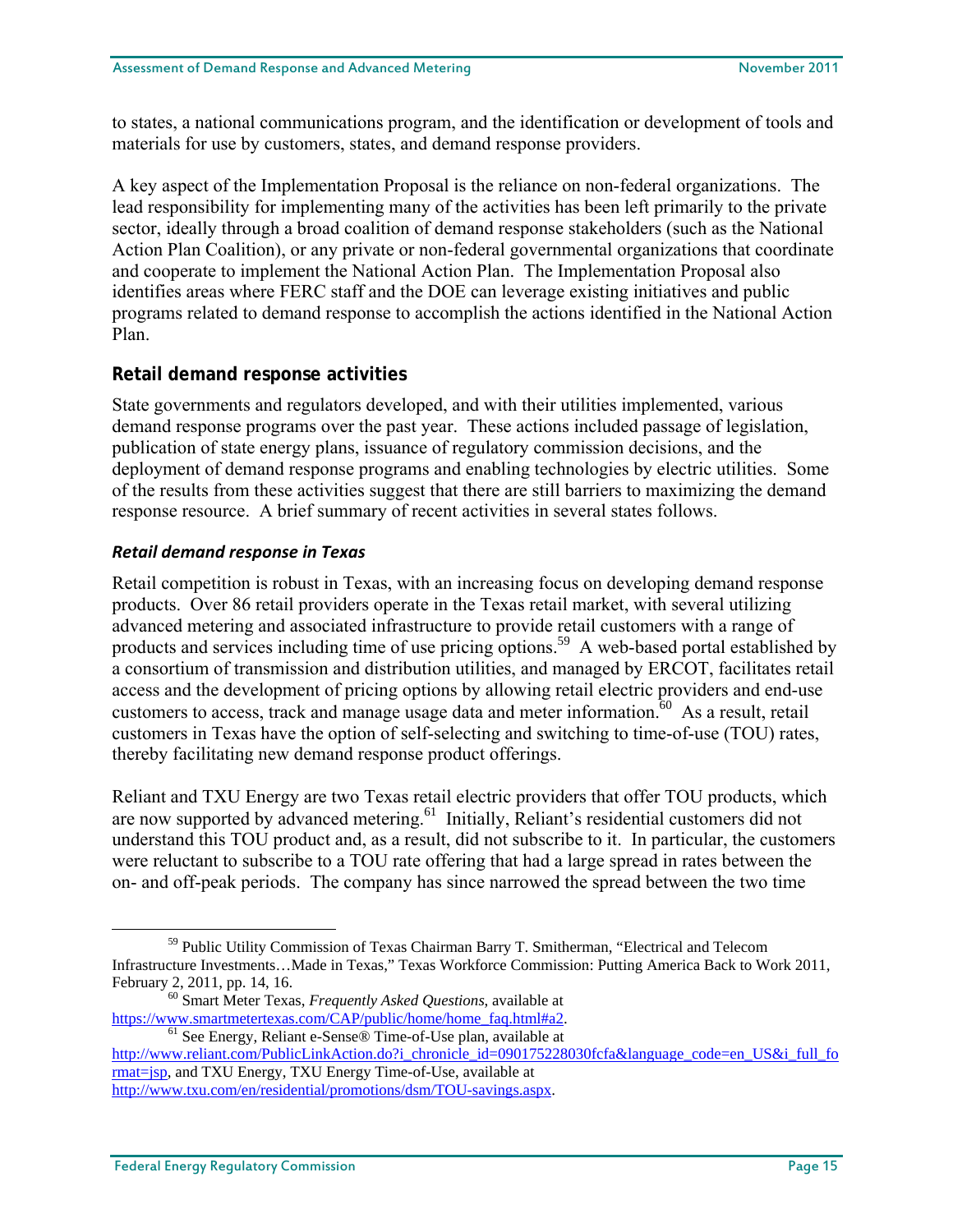periods to gain new customer interest.<sup>62</sup> The company also provides customers with a weekly summary of electric consumption data, including consumption to date, as well as expected usage forecasts. The TXU Energy demand response program is an example of a demand response program that does not require an advanced metering interface to provide demand response opportunities to the retail sector. Using a web-enabled programmable thermostat, TXU Energy offers a retail product that allows retail customers to manage and control home or business temperatures remotely over the internet or over smart phones.<sup>63</sup>

In May 2010, Texas enacted legislation to allow demand resources from all retail classes to participate in the wholesale energy market either directly or through aggregators of retail customers. In addition, the legislation directs ERCOT electric utilities to encourage and facilitate the involvement of retail electric providers in the delivery of efficiency programs and demand response programs.<sup>64</sup> ERCOT is currently evaluating a real-time market upgrade project to enable demand resource participation in ERCOT's real-time energy market and ancillary services market.<sup>65</sup> Actions taken by the ERCOT ISO may further expand the use of demand response in Texas. According to ERCOT Chair Laura Doll, demand response resources could also participate in the real time energy market and all ancillary service markets in the future.<sup>66</sup>

## *Other state legislative and regulatory activities related to demand response*

Highlights of additional state activities undertaken with respect to demand response programs are provided below. States are examining how demand response programs can support resource adequacy, adopting various policies to support demand response programs, measuring how well utility programs are operating, and analyzing opportunities to expand and deploy additional demand response programs.

• Connecticut. In January 2011, Connecticut enacted legislation creating the Department of Energy and Environmental Protection.<sup>67</sup> Under the new legislation, the Department of Energy and Environmental Protection – rather than the electric companies – will prepare

 $\frac{67}{20}$  Connecticut General Assembly, Senate Bill 1243 of 2011 Regular Session, An Act Concerning the

 $62$  Reliant Vice President of Residential Segment Marketing Bill Harmon, Roundtable #6 – Regional Roundup: Focus on Texas, Association for Demand Response & Smart Grid's National Town Meeting on Demand Response and Smart Grid, July 13, 2011.<br><sup>63</sup> Digi International, "TXU Energy Partners with Digi and Comverge to Launch Nation's First ZigBee-

Enabled Demand Response Program over Broadband Internet," June 18, 2008, available at

http://www.digi.com/news/pressrelease?prid=515.<br><sup>64</sup> Texas Legislature Online, SB 1125 of 2011 Regular Session, available at

http://www.capitol.state.tx.us/BillLookup/History.aspx?LegSess=82R&Bill=SB1125<br><sup>65</sup> ERCOT, "Load Participation in ERCOT's Security Constrained Economic Dispatch," August 2, 2011 Whitepaper, Demand Side Working Group (DSWG) Meeting, August 9, 2011, available at http://www.ercot.com/calendar/2011/08/20110809-DSWG.

<sup>&</sup>lt;sup>66</sup> ERCOT Chair for the Board of Directors Laura Doll, "Smart Grids, Texas Style," Association of Women in Water, Energy and Environment, May 19, 2011, p. 22, available at http://theawip.camp7.org/Resources/Documents/Laura%20Doll.pdf.

Establishment of the Department of Energy and Environmental Protection and Planning for Connecticut's Energy Future, available at

http://www.cga.ct.gov/asp/cgabillstatus/cgabillstatus.asp?selBillType=Bill&bill\_num=1243&which\_year=2011&S UBMIT1.x=0&SUBMIT1.y=0&SUBMIT1=Normal.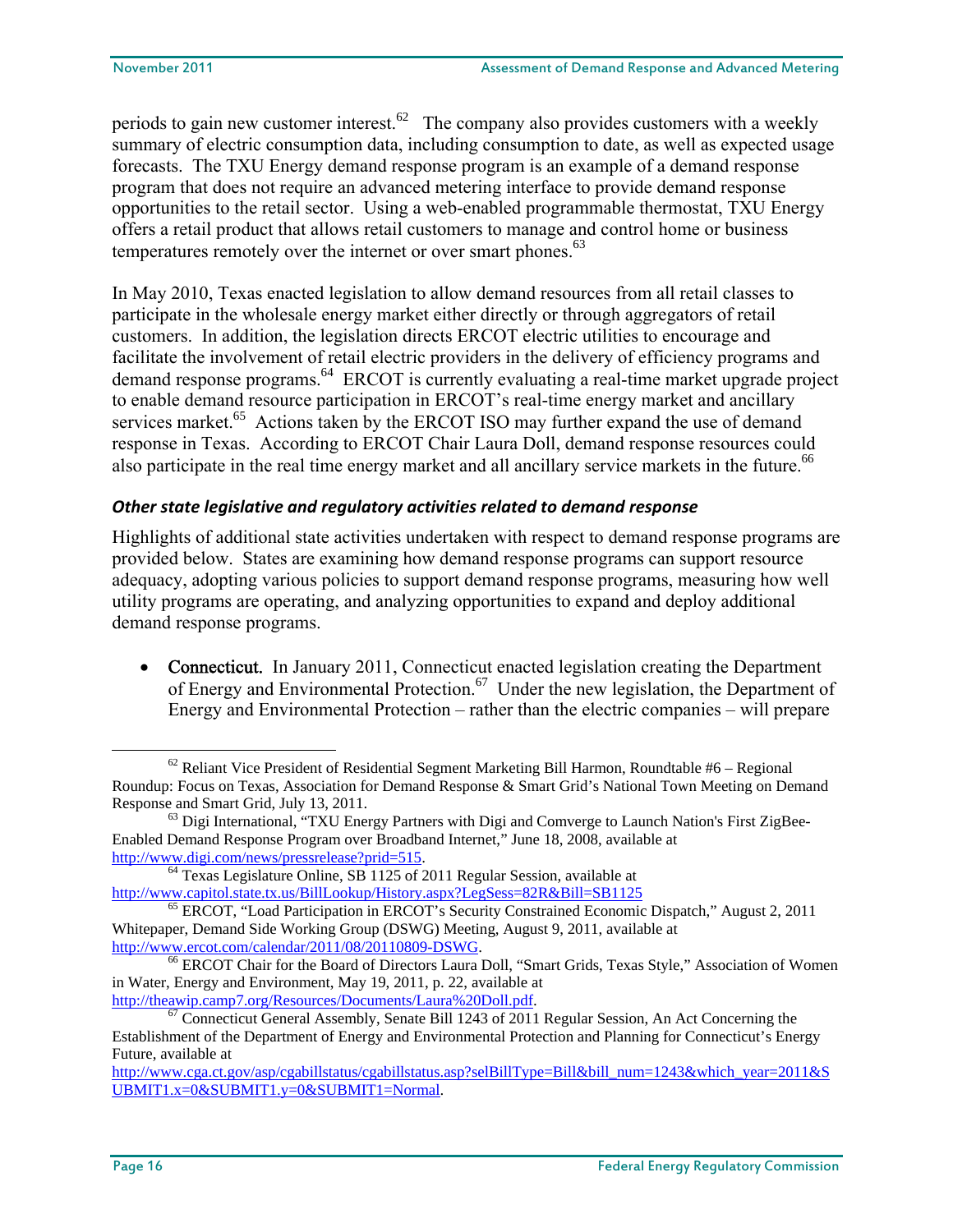an integrated resource plan – using a mix of demand response, energy efficiency programs and power generation. The comprehensive plan will incorporate the state's efficiency and renewable energy programs.<sup>68</sup>

- Illinois. The Illinois Power Agency (IPA), which develops and submits annual electricity procurement plans to the Illinois Commerce Commission (ICC), submitted the third annual 2011 Power Procurement plan in September 2010. In its December 2010 modified approval of the procurement plan, the ICC directed the IPA not to procure demand response or energy efficiency as an energy supply resource.<sup>69</sup> The ICC concluded that the IPA is not statutorily authorized to seek energy efficiency as a resource. The ICC also concluded that the IPA plan did not provide a sufficient analysis of the cost impacts.
- Indiana. In May 2011, Indiana established a voluntary Clean Energy Portfolio Standard, which includes renewables, storage technologies, and demand side management programs, conservation programs, and measures to shift customers' electric loads from periods of higher demand to periods of lower demand.<sup>70</sup>
- Maryland. Maryland Public Service Commission staff, which monitors and reports on utility programs, advised in March 2011 that the energy savings and demand reductions for 2010 were "anemic," with utilities generally performing at approximately a third of their forecasts for 2010. Staff predicted that the state's utilities would not reach the energy consumption and demand reduction objectives for 2011 included in the EmPower Maryland Act of 2008.<sup>71</sup>
- Missouri. In February 2011, the Missouri Public Service Commission (Missouri Commission) concluded a formal rulemaking process and issued regulations for demand side management.<sup>72</sup> In March 2011, the Missouri Commission released a statewide demand side management market potential study assessing the electric and natural gas demand side management potential for the state's residential, commercial, and industrial sectors. The Missouri study specifically focused on cost-effective energy saving opportunities available from current programs and technologies, and found that the residential and commercial sectors provide the largest sources of potential energy

<sup>&</sup>lt;sup>68</sup> Connecticut General Assembly, Office of Legislative References (OLR ) Bill Analysis for SB-1243, as amended by Senate "A", available at http://www.cga.ct.gov/2011/BA/2011SB-01243-R01-BA.htm.

 $\frac{69}{11}$  Illinois Commerce Commission, Case No. 10-0563: Illinois Power Agency Petition for Approval of Procurement Plan, available at http://www.icc.illinois.gov/e-

docket/reports/browse/document\_view.asp?id=11119&no=10-0563&did=159790.<br><sup>70</sup> Indiana General Assembly, Senate Act 251 of the 2011 Regular Session, Chapter 37. Voluntary Clean<br>Energy Portfolio Standard Program, available at

<sup>&</sup>lt;sup>71</sup> Maryland Public Service Commission Staff, *Annual EmPower Maryland Overall Implementation & EM&V Progress Report (Corrected Version)*.,Case Nos. 9153, 9154, 9155, 9156, and 9157, 03/25/2011, available at http://webapp.psc.state.md.us/Intranet/casenum/submit\_new.cfm?DirPath=C:\Casenum\9100-9199\9154\Item\_173\&CaseN=9154\Item\_173.

<sup>&</sup>lt;sup>72</sup> Missouri Public Service Commission, Final Orders of Rulemaking, February 9, 2011, Case No. EX-2010-0368: In The Matter Of The Consideration And Implementation Of Section 393.1075, The Missouri Energy Efficiency Investment Act, available at https://www.efis.psc.mo.gov/mpsc/Docket.asp?caseno=Ex-2010-0368.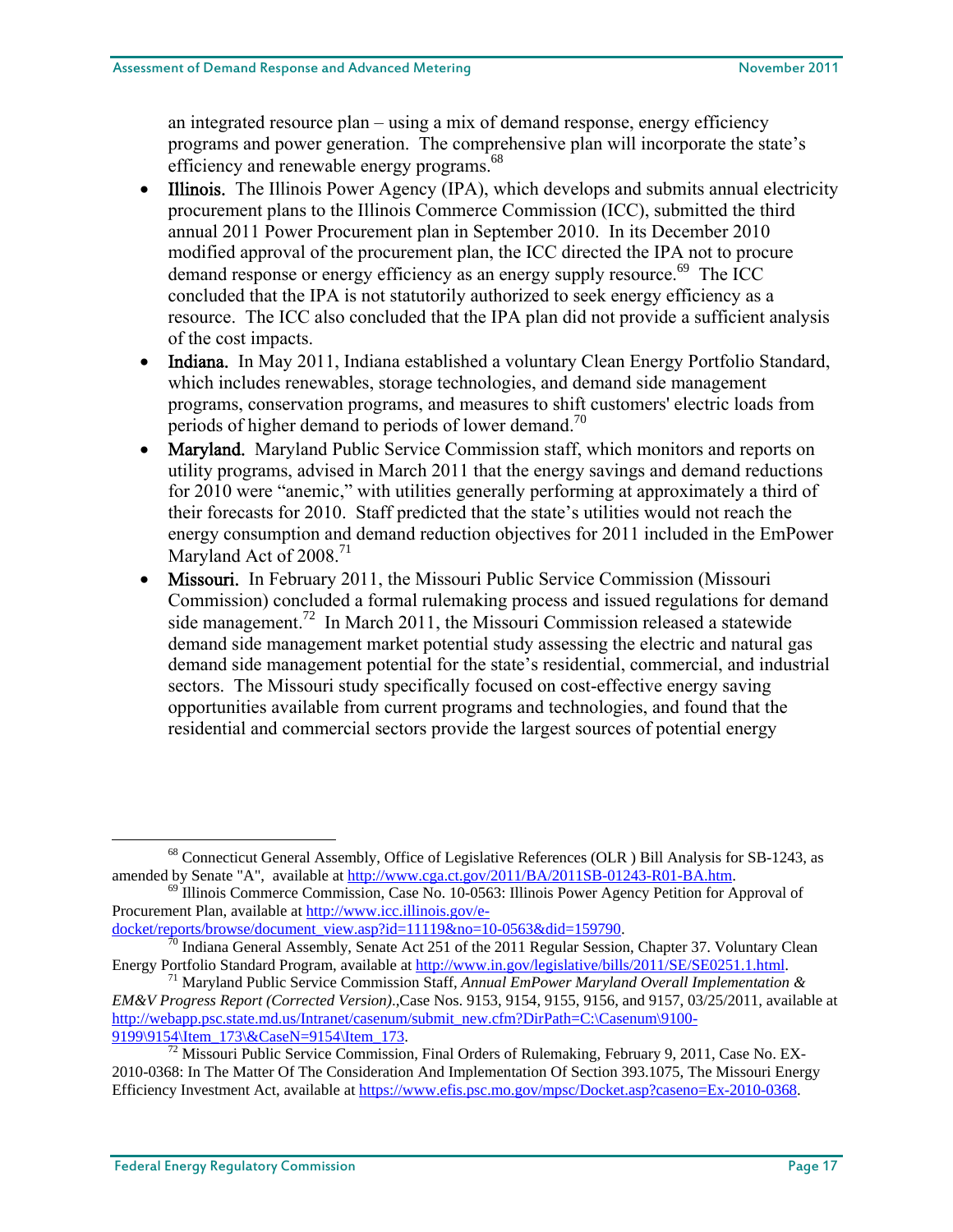efficiency savings, while demand response programs will continue to provide a large source of peak demand savings.<sup>73</sup>

 New Jersey. In June 2011, the New Jersey Energy Master Plan Committee released a draft 2011 Energy Master Plan that includes goals to support innovative technologies, energy efficiency and conservation programs.<sup>74</sup> New Jersey expects that smart grid technology will be deployed throughout the state. It notes that while "the technology is already widely used in the industrial and commercial sectors, the extension of this technology to the residential level has the potential to contribute to New Jersey's economic, environmental and reliability objectives."<sup>75</sup> Moreover, with the implementation of advanced metering, the Energy Master Plan expects that customers may take advantage of dynamic pricing.<sup>76</sup> The draft plan notes that the goal of reducing peak demand will require a substantial increase in demand response programs in the state, and any additional demand response endeavors must be evaluated for cost effectiveness.<sup>77</sup>

## **Industry Retail Demand Response Actions**

As part of the Leadership in Energy and Environmental Design (LEED) rating system, the U.S. Green Building Council established a new credit to incent demand response efforts in buildings.<sup>78</sup> LEED is a third-party green building certification program that recognizes buildings that have undertaken projects such as energy efficiency and on-site renewable energy projects that provide environmental and human health benefits. The LEED rating system offers various certification levels (e.g., certified, silver, gold, platinum) based upon a building's construction type. LEED certification levels are based upon the number of credits accrued for a project. The LEED demand response credit is designed to act as an incentive for new construction and existing buildings to participate in demand response programs. In part, LEED demand response credits are broken down into types and levels of automated response: manual, semi-automated, and fully automated options. The program credit, at present in the pilot and market feedback phase, is currently slated for a national roll out in 2012.<sup>79</sup>

## (F) Regulatory barriers to improved customer participation in demand response, peak reduction, and critical period pricing programs

While the federal government, the Commission, and state and local governments continue to work on removing regulatory barriers to customer participation in demand response programs, several of the regulatory barriers identified in past annual assessments and in the 2009 National

73 Missouri Public Service Commission, *Missouri Statewide DSM Market Potential Study: Final Report*, prepared by KEMA, Inc. March 4, 2011, rev 4/14/2011, available at http://psc.mo.gov/electric/missouri-dsmpotential-study.<br> $\frac{74}{74}$  New Jersey Draft Energy Master Plan, June 2011.

<sup>75</sup> Id. at 121.

<sup>76</sup> Id. at 23.

<sup>77</sup> Id. at 105.

<sup>&</sup>lt;sup>78</sup> LEEDuser, "Pilot Credit 8: Demand Response," available at http://www.leeduser.com/credit/Pilot- $C$ redits/PC8.<br><sup>79</sup> Peter Weigand et al., "LEED Credits for Demand Response Participation," Peak Load Management

Alliance Spring Conference, Las Vegas, NV, April 12, 2011, available at http://www.skippingstone.com/PLMA%20pres.pdf.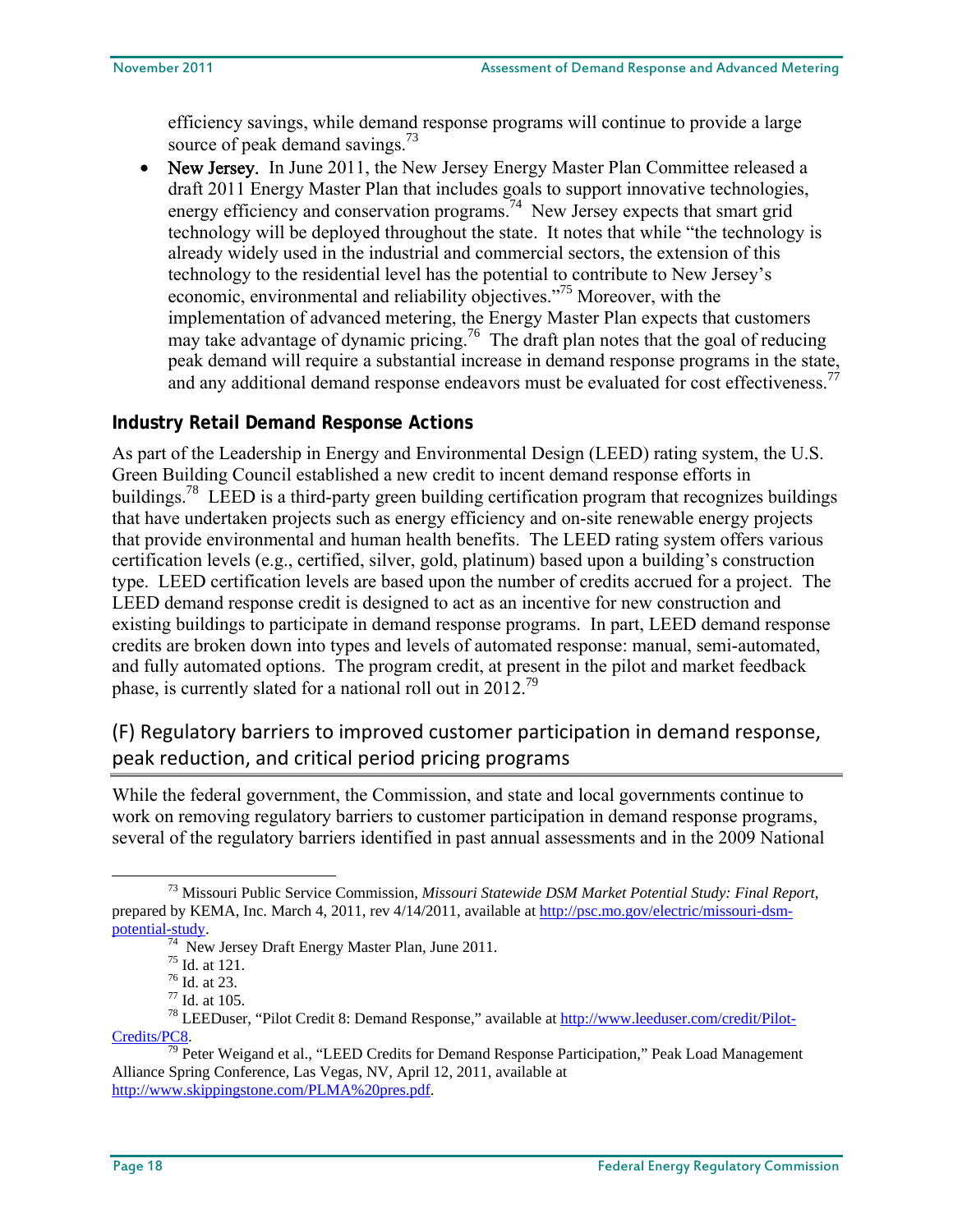Assessment of Demand Response Potential still remain.<sup>80</sup> Key outstanding barriers along with efforts to resolve the barriers include:

- Barriers to Third-Party Demand Response. The use of third-party demand response providers in both wholesale and retail markets continues to grow. As a percentage of total demand response potential, wholesale demand response grew from 35 percent in 2008 to 39 percent in 2010. Similarly, states and local jurisdictions increasingly have turned to third-party demand response providers to provide capacity resources and meet resource adequacy requirements.<sup>81</sup> Nevertheless, barriers remain for third-party demand response providers to aggregate customer demand response and bid demand response into wholesale RTO organized energy, ancillary services and capacity markets. Due to concerns about reliability, disruption of successful utility demand response programs, cost-shifting, inefficient dispatch, and duplication of administrative costs, a number of states and local jurisdictions have either prohibited third-party aggregation of customer demand response into organized RTO or ISO wholesale markets or have ongoing proceedings examining third-party aggregation.<sup>82</sup>
- Cost Recovery. Recovery of the costs of demand response technologies and programs and the payments made to demand response providers continues to be an issue. Significant progress has been made at the state level to develop policies for the recovery of smart grid and demand response technologies, but there are issues such as advanced meter opt-out (i.e., California and Maine) and recovery of cost-overruns.<sup>83</sup> The issuance of Order No. 745 in the past year provides clarity on the Commission's policies on the allocation and recovery of demand response payments in organized RTO and ISO energy and ancillary services markets.
- Measurement and Cost-Effectiveness of Reductions. As identified in past annual reports, barriers associated with the measurement and cost-effectiveness of demand reductions remain. Nevertheless, efforts to standardize measurement and verification of wholesale demand response are underway. After months of discussions and review, the North American Energy Standards Board's (NAESB) Wholesale Demand Response Work Group developed a set of changes to the Phase I wholesale demand response M&V standards. These changes were approved by NAESB membership on March 21, 2011, and subsequently filed with the Commission.<sup>84</sup> In addition, two exhaustive analyses of methods to estimate customer baselines prepared by KEMA for PJM and ISO New

<sup>80</sup> FERC, *A National Assessment of Demand Response Potential,* June 2009, available at

http://www.ferc.gov/legal/staff-reports/06-09-demand-response.pdf (National Assessment).<br><sup>81</sup> For example, see EnerNOC, "FirstEnergy Pennsylvania Selects EnerNOC Demand Response to Reduce<br>Peak Energy Use" (September 27, 20

 $\frac{82}{2}$  For example, see proceedings in Indiana, Iowa, Michigan, Minnesota, Missouri, North Dakota, South Dakota, and Wisconsin.

 $83$  For example, in response to cost overruns experienced by Xcel Energy's SmartGrid City (SGC) project in Boulder, Colorado, the Colorado Public Utility Commission capped recovery of the overruns "until the Company demonstrates to our satisfaction that it has completed the unfinished aspects of the SGC project." See decision at https://www.dora.state.co.us/pls/efi/efi\_p2\_v2\_demo.show\_document?p\_dms\_document\_id=97559&p\_session\_id=.<br><sup>84</sup> NAESB, available at http://elibrary.ferc.gov/idmws/common/opennat.asp?fileID=12653735.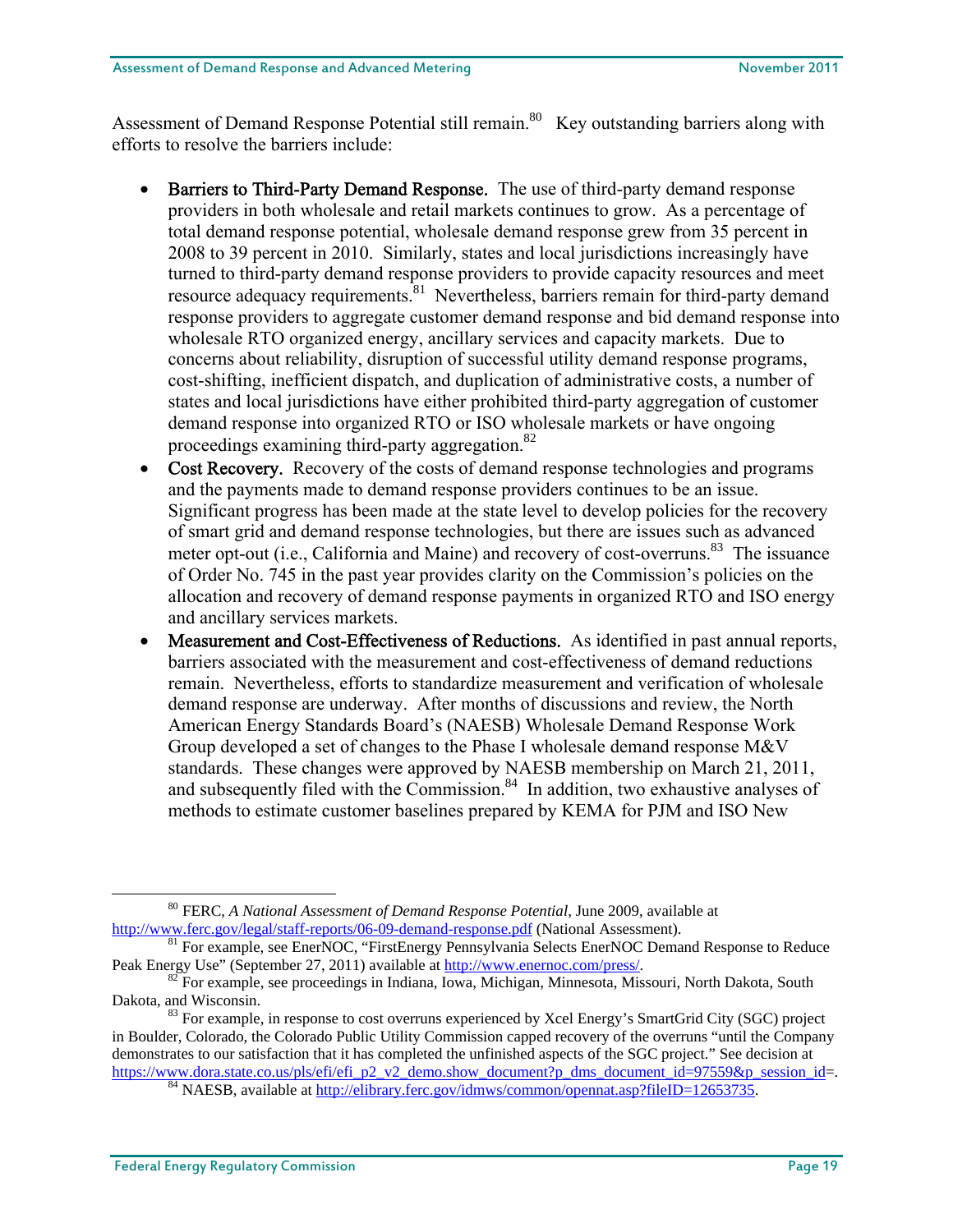England identified best practices for baseline calculations.<sup>85</sup> As discussed earlier, states continue to work on cost-effectiveness as part of their ongoing proceedings, task forces, and metrics development. Nevertheless, as the Implementation Proposal for the National Action Plan on Demand Response (discussed above) identified, additional work on tools to assist in the measurement and determination of cost-effectiveness is needed.

- Better coordination of Federal-State policies. Work on developing better coordination of federal and state regulation of demand response continues, with specific actions being taken at the state level to align state retail demand response programs and policies with RTO and ISO wholesale markets.<sup>86</sup>
- Limited number of customers on time-based rates. While time-based rates are not necessary for the continued development of additional demand response resources, greater deployment of time-based rates would support the development of new technologies and programs. For example, the 188 GW demand response potential identified in the Full Participation scenario in the 2009 National Assessment relates to the full deployment of time-based rates and enabling technologies.<sup>87</sup> Nevertheless, the deployment of these rates at the state and local level has been slow. As described above, the introduction of new pricing products in Texas and the implementation of the pricing experiments funded by the Recovery Act<sup>88</sup> should provide information and experience to support further deployment of time-based rates.

85 KEMA, *Analysis and Assessment of Baseline Accuracy*, prepared for ISO-NE, August 4, 2011, and KEMA, *PJM Empirical Analysis of Demand Response Baseline Methods*, prepared for the PJM Markets

<sup>&</sup>lt;sup>86</sup> For example, the Indiana Utility Regulatory Commission (IURC) directed its utilities to file tariff changes to authorize the participation of their retail customers in Midwest ISO demand response offerings through the utility. See, for example, the IURC order on Duke Energy Indiana's programs at https://myweb.in.gov/IURC/eds/Modules/Ecms/Cases/Docketed\_Cases/ViewDocument.aspx?DocID=0900b631801 533f3.<br><sup>87</sup> National Assessment, p. 27.<br><sup>88</sup> For more information on these customer behavior studies, see

http://www.smartgrid.gov/recovery\_act/program\_impacts/consumer\_behavior\_studies.